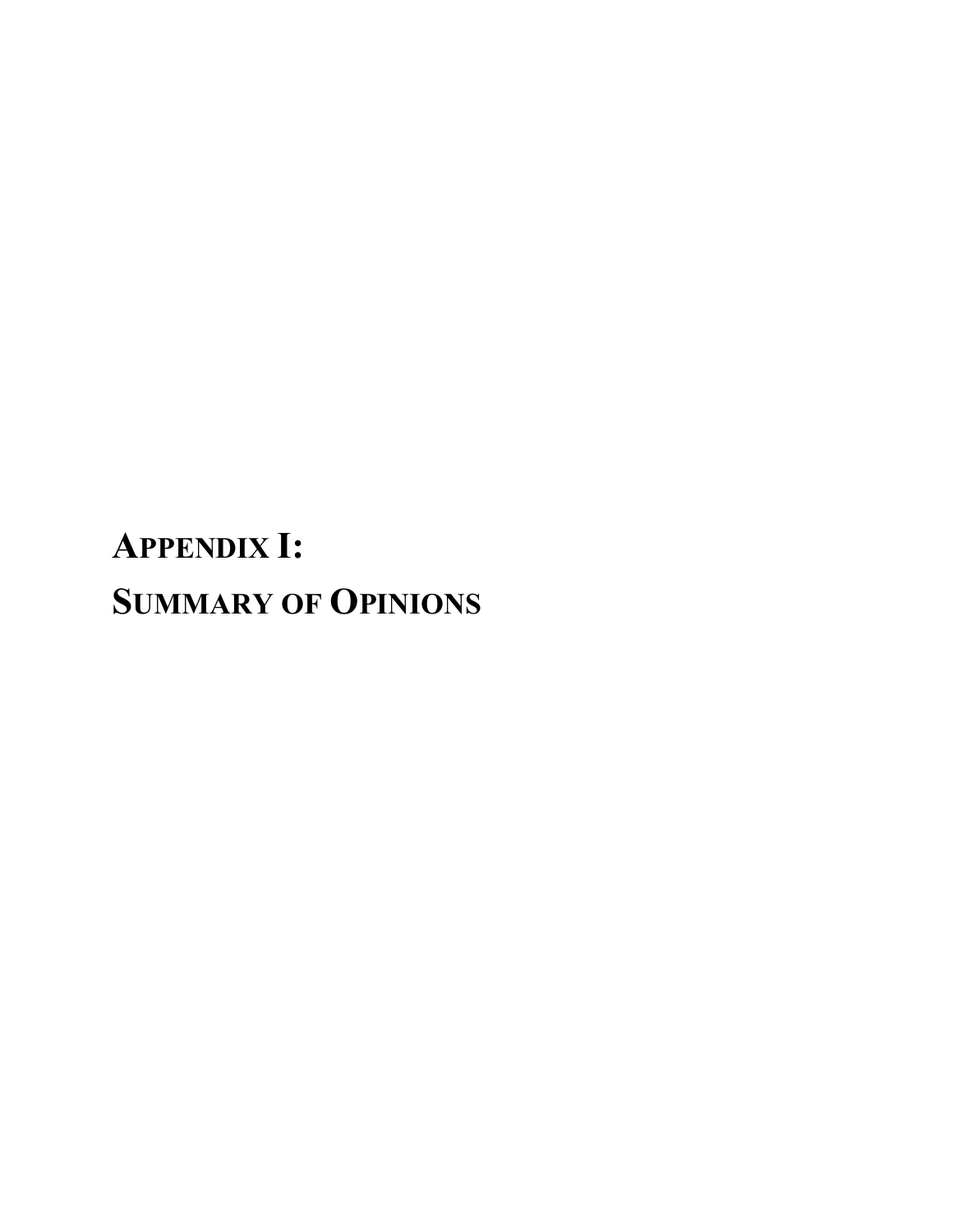#### Adams, Janet, California Coastal Alliance, Inc.

(1976) 2 FPPC Ops. 127 75-173

A lobbyist may perform volunteer personal services on behalf of an elected state officer who is campaigning for election to local office so long as, while doing so, the lobbyist does not engage in any of the activities prohibited by Section 86202. The definition of contribution excludes volunteer personal services and this exclusion is applicable to lobbyists.

### Alperin, Anthony Saul, Deputy City Attorney, Los Angeles

## (1977) 3 FPPC Ops. 77 76-084

Section 87309(c) prohibits code reviewing bodies from exceeding the requirements of Section 87302 by approving conflict of interest codes which designate positions that do not entail the "making or participating in the making of governmental decisions," or which require disclosure of financial interests that may not foreseeably be affected materially by the decisions made or participated in by employees holding any designated position.

#### Atlantic-Richfield Co.

(1975) 1 FPPC Ops. 147 75-078-A

The first lobbyist reports required to be filed under the Act must cover all of the activities of the lobbyist for the month in which the lobbyist first qualified or registered as a lobbyist.

#### Augustine, John H., Union Oil Co.

#### (1975) 1 FPPC Ops. 69 75-064

A committee is required to have a treasurer. However, there is no requirement that the person designated "committee treasurer" of a corporation who qualifies as a committee be the same person who for corporate purposes holds the title "treasurer." Any responsible person may be named for verifying and signing campaign reports.

### Baty, David R., Municipal Court Judge, Marin County

#### (1979) 5 FPPC Ops. 10 77-011

The corporations in question are headquartered outside the state but have manufacturing or distribution facilities in the state and sell products throughout the state on a regular basis. Their duties qualify them as doing business in the jurisdiction and thus make investments of \$1,000 or more in those corporations reportable.

## Bell, Charles H., California Political Attorneys Assn.

#### (1988) 11 FPPC Ops. 1 88-002

Proposition 73, enacted by a greater number of affirmative votes, prevails over Proposition 68 where the two measures conflict. Contribution limits of Proposition 68 do not survive passage of Proposition 73.

Note: The Court of Appeal in Taxpayers to Limit Campaign Spending v. FPPC (Case No. B039177) ruled that numerous provisions of Proposition 68 are not in irreconcilable conflict with Proposition 73, and therefore survive passage of Proposition 73. The California Supreme Court in Taxpayers to Limit Campaign Spending v. FPPC, 51 Cal.3d 744 (1990), reversed the court of appeal and held that only the provisions of the measure receiving the highest affirmative vote became operative upon adoption; thus Proposition 68 was inoperative in its entirety.

#### Biondo, Vincent F. Carlsbad (1975) 1 FPPC Ops. 54 75-036

A mayor who owns stock in a gas and electric company may not participate in decisions relating to the company. The mayor is prohibited from participating in decisions and from chairing meetings during consideration of such matters. Chairing the meeting would constitute participation pursuant to Section 87100 and would be prohibited.

#### Blenkle, Joe, Western Fairs Assn.

#### (1975) 1 FPPC Ops. 37 75-023

A nonprofit organization which promotes fairs may continue to give gifts of lifetime fair credentials to public officials so long as the gifts are made by a board acting completely independently of the manager and executive secretary, who are registered as lobbyists for another organization. The lobbyists may not participate in the making of the gifts.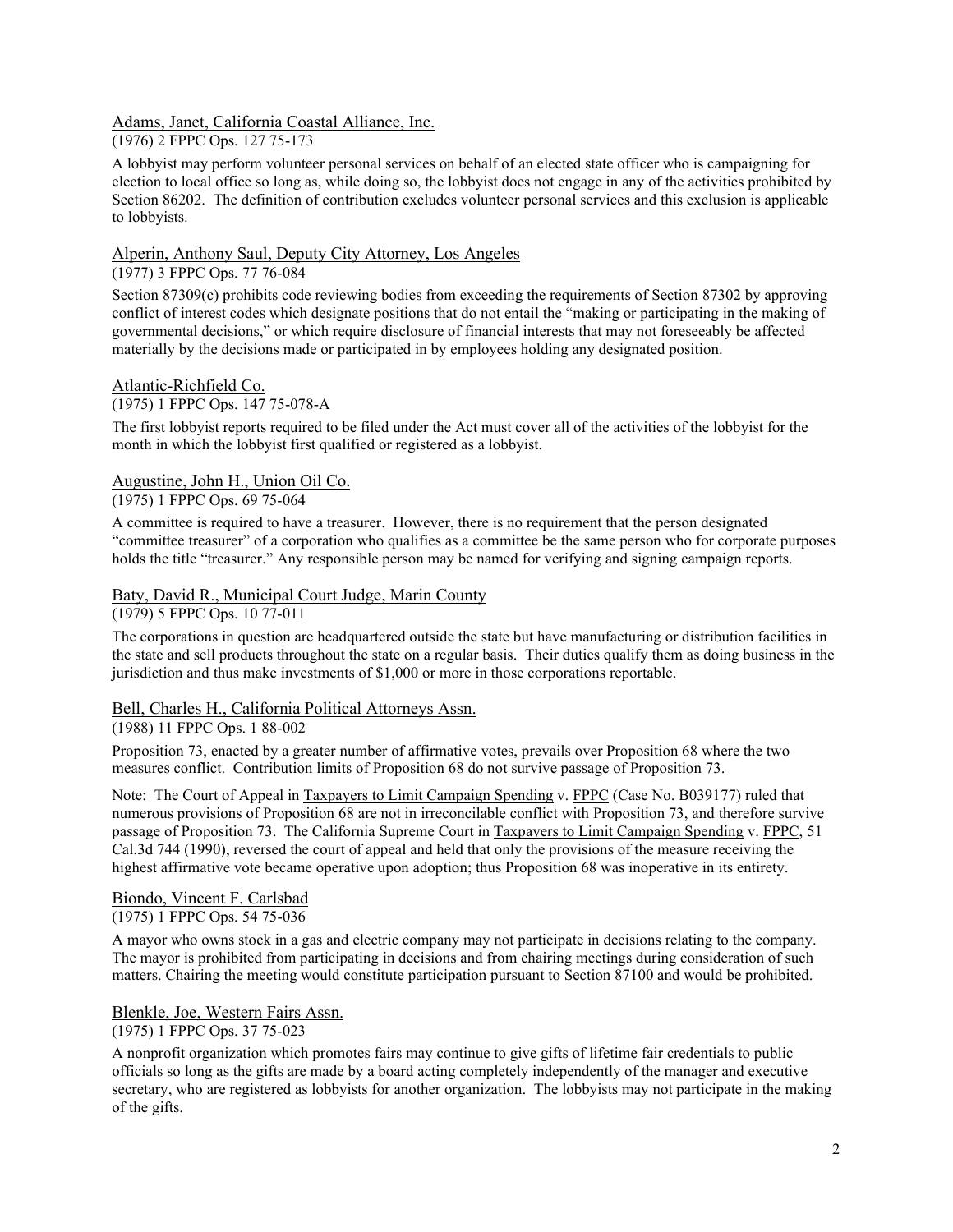#### Board of Directors, Marin Municipal Water District

#### (1975) 1 FPPC Ops. 198 75-089

Directors of a municipal water district who hold significant interests in business entities which may be affected by the district's decisions on requests for variances and the lifting of a moratorium on new water connections must disqualify themselves when the decisions will have a foreseeable material financial effect, distinguishable from their effect on the public generally, on the directors' interests.

#### Bonfa, Don, City Attorney, Huntington Beach

## (1976) 2 FPPC Ops. 146 76-033

A project area committee is not a "local government agency" since it can neither initiate nor veto governmental action, but rather only makes nonbinding studies and recommendations; it does not have decision-making authority within the meaning of 2 Cal. Code of Regs. Section 18700(a)(1).

OVERRULED by Rotman, Doreet 10 FPPC 1 (No. 86-001, May 12,1987)

## Boreman, Gilbert H., Registrar of Voters, San Francisco

(1975) 1 FPPC Ops. 101 75-056

A registrar of voters should accept a declaration of candidacy which is filed without the required financial disclosure statement, but should notify the candidate of the requirement to file a disclosure statement and of the penalties for filing late.

## Brown, F. MacKenzie, City Attorney, San Clemente

(1978) 4 FPPC Ops. 19 77-024

Although ownership of land in a municipal improvement district may not result in disqualification in every case, under the facts of this case it is reasonably foreseeable that decisions concerning the formation of and assessment for the municipal improvement district will have a material financial effect, distinguishable from its effect on the public generally, on the financial interests of the council members who own property in the district. Therefore, the council members may not participate in any decisions concerning formation of or assessments for the district.

Downtown commercial property owners do not constitute a significant segment of the public generally in a situation in which approximately 50 percent of the commercial property in the city is located outside the proposed downtown assessment district and in which downtown commercial property owners will reap direct benefits and incur direct costs that will not be shared by other commercial property owners in the city.

## Brown, Willie, Assemblyman

(1975) 1 FPPC Ops. 67 75-055

Payments made to a legislator for transportation or attendance at various meetings connected with his political activities are not reportable on the candidate's campaign statements so long as they are made for bona fide political expenses and are reported by the campaign committee. Such payments are neither gifts nor income within the meaning of Section 87207.

Buchanan, Douglas, Attorney (l979) 5 FPPC Ops. 14 78-013

When a candidate uses his personal funds to pay expenses for litigation aimed at maintaining his status as a candidate, the payments should be reported by the candidate as a contribution to himself.

## Bunyan, S. Wyanne, Secretary of State's Office

(1976) 2 FPPC Ops. 10 76-003

If each voter receives a copy of the English language state ballot pamphlet, the minority language translations need not comply with the content and format requirements of the Political Reform Act; if the minority language translations are part of the ballot pamphlet, the requirements of Section 88005 must be observed. The purpose of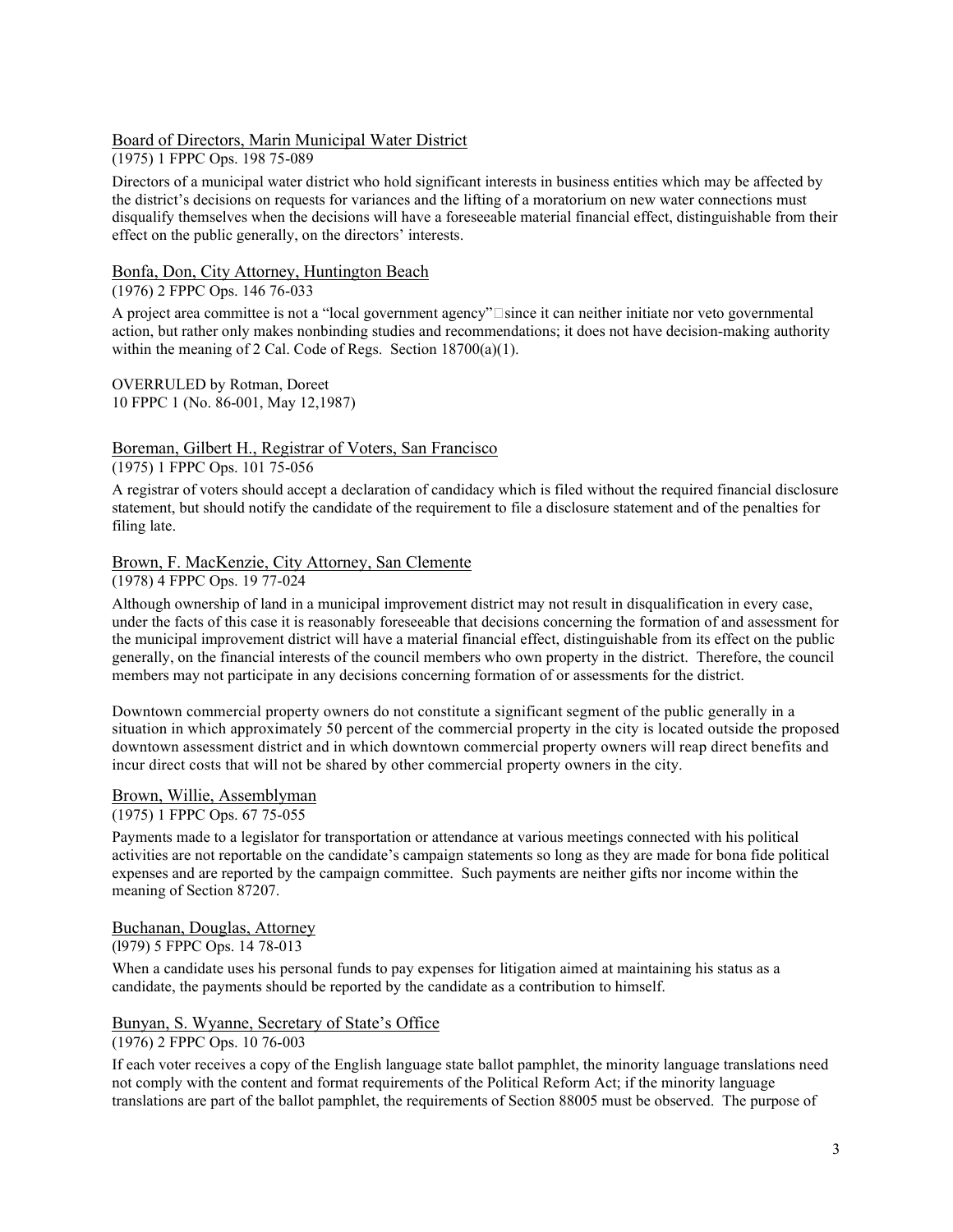providing a clear and understandable ballot pamphlet to the average voter would be frustrated if English, Spanish and Chinese provisions were intermingled.

#### Burciaga, Donald C. The Friends of Alex V. Garcia (1976) 2 FPPC Ops. 17 75-161

A merchant who permits a candidate to distribute to the voters a coupon which provides price discounts when it is presented to the merchant in connection with the purchase of specific goods or services has not made a contribution because the merchant received full and adequate consideration in the form of free advertising, the prospect of volume sales and the possibility that customers will purchase other goods and services when redeeming their coupons.

All expenditures incurred in connection with the publication and distribution of the newsletter and accompanying coupons must be reported by the candidate on his campaign statement.

#### California Labor Federation, AFL-CIO

#### (1975) 1 FPPC Ops. 28 75-004

Organizations like the California Labor Federation are not lobbyists and, as employers of lobbyists, are not prohibited from making political campaign contributions. Officers of the Federation who are lobbyists may not participate in the making of Federation endorsements of candidates because the endorsement process is so closely related to the ultimate contributions as to constitute arranging contributions. A lobbyist may not serve as the chairman or director of an organization whose chief activities include the making of political contributions.

Note: The California Supreme Court in FPPC v. Superior Court (IGA), 25 Cal. 3d 33 (1979), ruled that Section 86202 which prohibited lobbyists from making political contributions is unconstitutional.

#### California State Association of Counties and the California School Board Association (2021) FPPC Ops. No. O-21-002

Regulations 18420.1 and 18901.1 do not create a per se rule that television, radio, or other electronic media communications are campaign expenditures. To qualify as a campaign expenditure by a state or local agency under Regulations 18420.1, subdivision (b) or 18901.1, subdivision (c), a communication must be campaign material that unambiguously urges a particular result in an election. The mode of communication does not solely determine whether the communication is a campaign expenditure.

#### California Republican Party (1999) 13 FPPC Ops. 1 0-99-047

Funds raised for a political party from an agreement with a credit card issuer may not be a "contribution" under the Political Reform Act if full and adequate "consideration" exists. Under these facts, consideration exists because as part of its agreement with the party, the credit card issuer receives mailing lists, a free booth at party conventions, and advertising space in party publications, and in exchange the party receives a licensing fee for each new account and a small percentage of each new customer's monthly credit card bill. This conclusion assumes that no party literature is sent with the credit card solicitations and the party does not receive terms more favorable than those received by other fund-raising sponsors involved in similar arrangements. There is no presumption that full and adequate consideration exists in business transactions such as the one between a political party and a credit card issuer.

## Callanan, Sands and Hill

## (1978) 4 FPPC Ops. 33 77-036

Industry members of the Funeral Board are not required to disqualify themselves from consideration of a motion to require consent of next of kin before embalming because the funeral industry constitutes a significant segment of the public and, consequently, the effect of the decision will not be distinguishable from its effect on the public generally.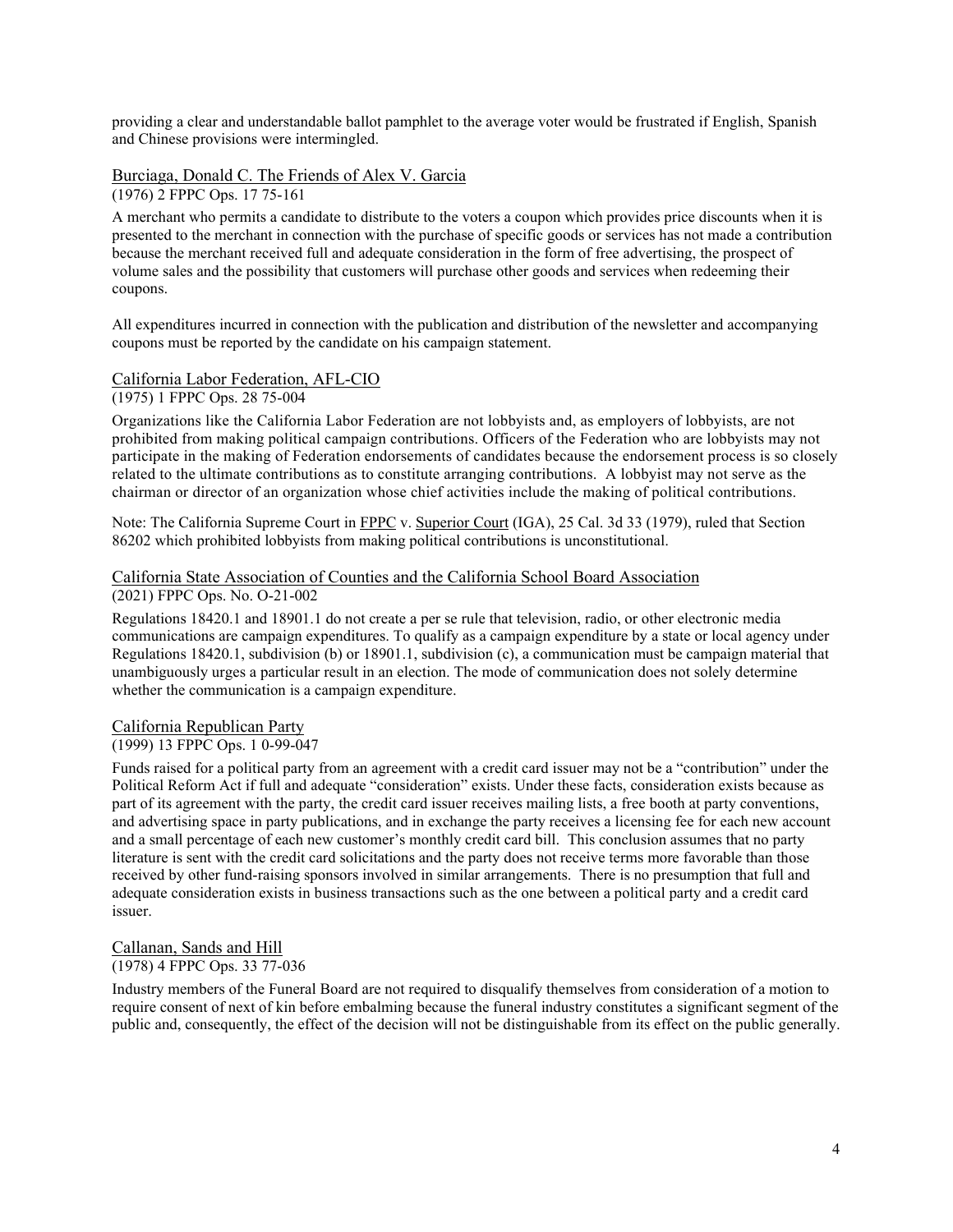### Cannon, W. Dean, Jr., Committee for Support of ACA31

#### (1976) 2 FPPC Ops. 133 76-001

Certain payments made in connection with the mailing of political advertisements by savings and loan associations to their customers are expenditures and, therefore, are includable for the purpose of determining whether a member association is a committee. Certain payments made in connection with displaying counter signs are expenditures and, therefore, are includable for the purpose of determining whether a member association is a committee.

#### Carey, Scott T., Councilmember, Palo Alto

#### (1977) 3 FPPC Ops. 99 76-087

To determine the pro rata share of income from a real estate brokerage firm in order to determine whether the fee paid by any one client meets the \$1,000 reporting threshold: (1) the percentage the firm pays to the salesperson who produced the commission may first be deducted; (2) overhead expenses incurred by the firm may not be deducted; and (3) the ownership interest percentage should be used.

Note: The California Supreme Court in Hays v. Wood, 25 Cal. 3d 772 (1979), ruled that Section 87207(b)(2) which required attorneys and brokers to disclose certain clients at the \$1,000 threshold is unconstitutional.

#### Carothers, Wayne T., California Teachers Assn.

#### (1975) 1 FPPC Ops. 122 75-123

A lobbyist who runs for state office does not create any legal liabilities for his employer but may impose additional reporting requirements on the employer. The salary paid to the lobbyist is an exchange with a state candidate and must be reported. Thus, if the lobbyist continues to work as a lobbyist during the time he is running for elective state office, his employer must report salary payments to him both as exchanges with a state candidate and as a lobbyist's salary.

The unlawful gift prohibitions do not apply when a lobbyist running for elective state office makes, acts as an agent or intermediary in the making, or arranges for the making of a contribution to himself or his controlled committees.

#### Carson, John M., Attorney

## (1975) 1 FPPC Ops. 46 75-031

The process of trademark registration is "quasi-judicial" rather than "quasi-legislative." Thus, an attorney's activities in registering clients' trademarks do not constitute attempting to influence administrative action and the attorney need not register as a lobbyist.

#### Christiansen, James R., Goleta Valley Today

#### (1975) 1 FPPC Ops. 170 75-082

A newspaper editorial is neither a contribution nor an expenditure. Therefore, a newspaper publisher is not required to file campaign statements by reason of publishing editorials. However, the costs of reproducing an editorial in an advertising circular, flyer or handbill which does not routinely contain news of a general character and of general interest may be reportable as an expenditure.

#### Cline, Robert C., Assemblyman

#### (1975) 1 FPPC Ops. 150 75-093

An exchange between a lobbyist and an official involving the breeding of their dogs does not need to be reported because the contract was entered into before the effective date of the Act.

#### Cohen, Les H., Advocation, Inc. (1975) 1 FPPC Ops. 10 75-006

The selection of a contractor for the mailing of a legislator's newsletter does not constitute legislative action. Therefore, employees of the contract mailing firm are not required to register as lobbyists.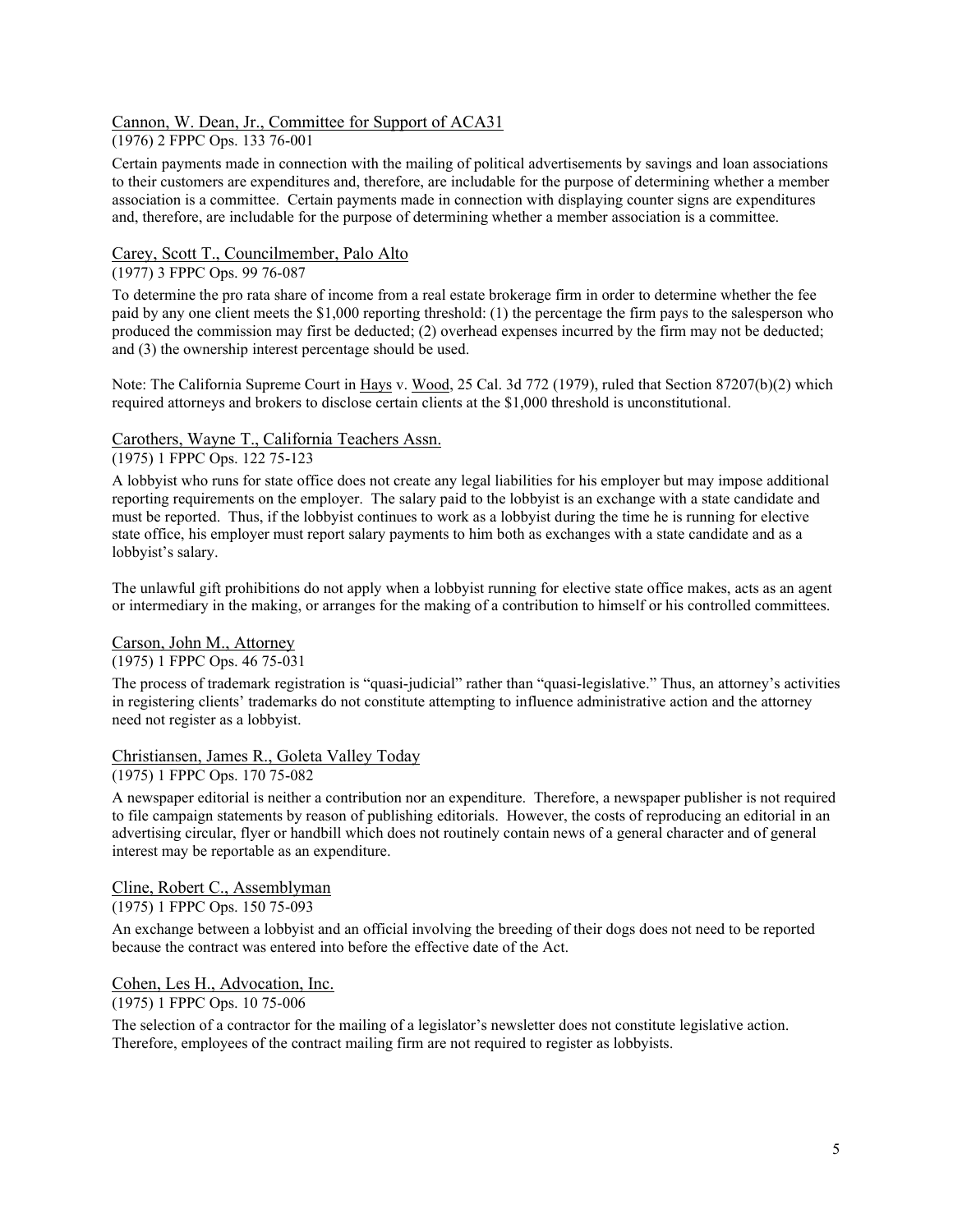#### Cory, Kenneth, State Controller (1975) 1 FPPC Ops. 99 75-047

The receipt of a parking pass from the California State University for use while on official business at any university or campus is a reportable gift and is valued at the fair market value of the item.

#### OVERRULED by Thomas

(1977) 3 FPPC Ops. 30

#### Cory, Kenneth, State Controller (1976) 2 FPPC Ops. 48 75-094-A

Gifts received by the spouse of an elected state officer are the separate property of the spouse and do not have to be disclosed. Gifts to the children are not income to the state officer and do not have to be disclosed. However, a gift ostensibly made to the spouse or dependent child of an elected official will be considered a gift to the official if the nature of the gift is such that (1) the official is likely to enjoy direct benefit or use of the gift to at least the same extent as the donee; (2) the official in fact enjoys such direct benefits or use; and (3) there are no additional circumstances negating an intent to make an indirect gift to the official.

### Cory, Ken, State Controller

#### (1975) 1 FPPC Ops. 153 75-094-B

A public official may determine the value of a unique gift by making a reasonable estimate based on a good faith effort; there is no need to retain the services of an outside appraiser.

Volunteer assistance received by a public official from a neighbor in repairing a fence or structure is not considered a gift.

### Cory, Kenneth, State Controller

#### (1975) 1 FPPC Ops. 137 75-094-C

A public official has no reporting obligations by virtue of attending a political fund raising dinner at the invitation of the sponsors without purchasing a ticket. This conclusion is not altered by the fact that the public official attends the dinner for the specified purpose of making a speech.

In determining the value of unique items received as gifts by a public official, a reasonable estimate based on a good faith effort to ascertain the value of the gifts will suffice. There is no need to retain the services of an outside appraiser.

## Curiel, Robert D., Humboldt County Counsel

#### (1983) 8 FPPC Ops. 1 83-003

An agency, other than a "legislative body" as defined in 2 Cal. Code of Regs. Section 18438.1(a), is a "quasijudicial board or commission" within the meaning of Government Code Section 84308 when it engages in "quasijudicial" proceedings, as that term has been defined by the courts.

#### Dennis-Strathmeyer, Jeffrey A. (1976) 2 FPPC Ops. 61 75-117

Candidates for federal office are required to file copies of campaign statements only with those persons specified by federal law.

# Dixon, Elliott J.

(1976) 2 FPPC Ops. 70 75-187

A lobbyist may perform volunteer personal services on behalf of an elected state officer who is campaigning for election to local office so long as, while doing so, the lobbyist does not engage in any of the activities prohibited by Section 86202. The definition of "contribution" excludes volunteer personal services and this exclusion is applicable to lobbyists.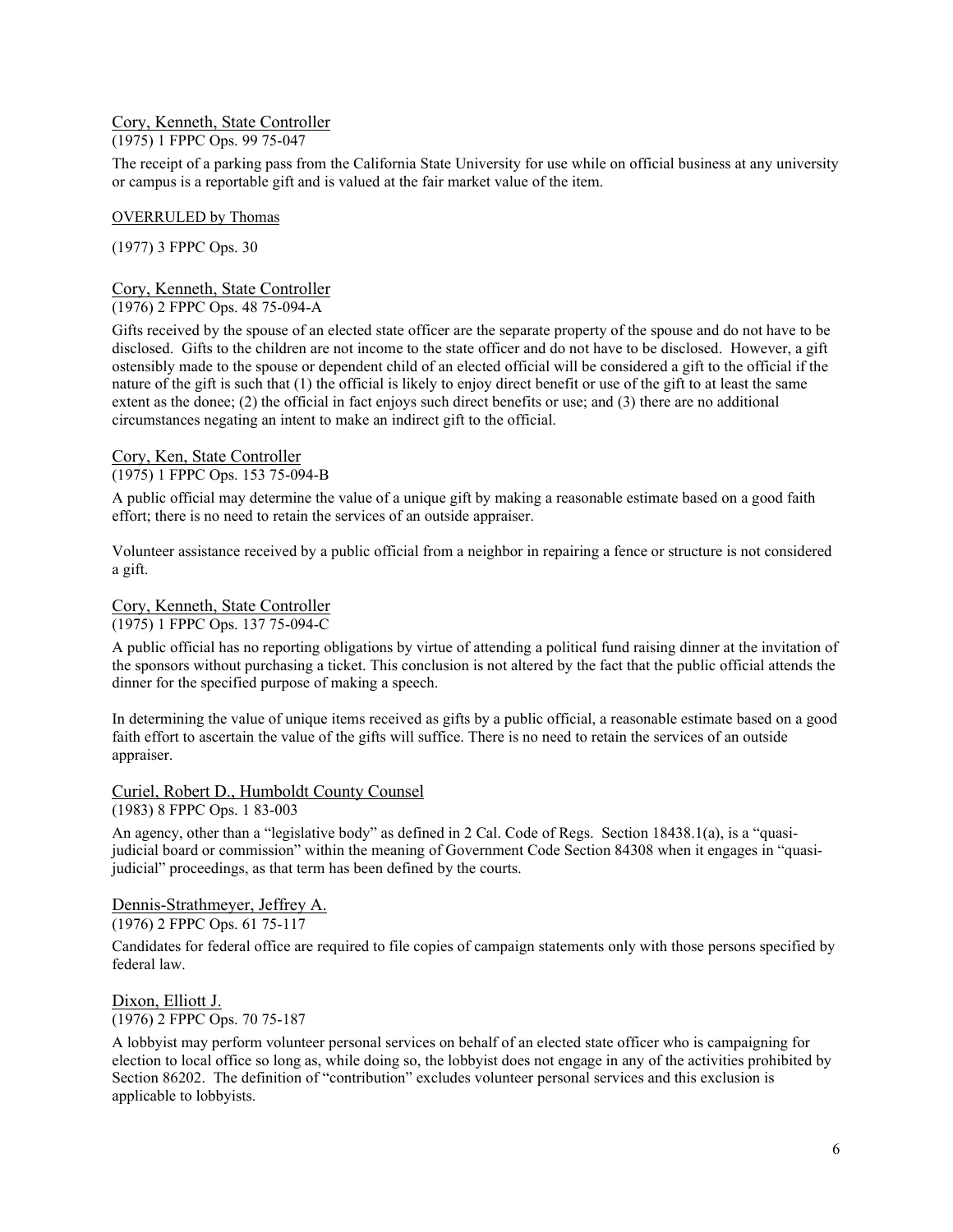Note: The California Supreme Court in FPPC v. Superior Court (IGA), 25 Cal. 3d 33 (1979), ruled that Section 86202 which prohibited lobbyists from making political contributions is unconstitutional.

#### Elmore, Gilbert E., Administrative Law Judge

(1978) 4 FPPC Ops. 8 77-021

Earnings of sums withheld from salary by the state pursuant to the retirement system and the various deferred compensation plan options held for ultimate distribution after retirement are not income.

Sums withheld by the state pursuant to the Public Employees Retirement System are not investments.

## Evans, James L., United Transportation Union

## (1978) 4 FPPC Ops. 54 78-008-A

(1) In determining whether an employee of an entity has become a lobbyist pursuant to 2 Cal. Code of Regs. Section 18239 or determining whether an employee has spent 10 percent of his compensated time in lobbying activity pursuant to 2 Cal. Code of Regs. Section 18620, all the time spent attending an administrative hearing should be counted. (2) Pursuant to 2 Cal. Code of Regs. Section  $18239(e)(3)(B)$ , a person becomes a lobbyist by spending a total of 40 hours in administrative testimony before one or more agencies and a total of one hour in direct contact with the officials of the agency or agencies to which the administrative testimony was directed. In determining whether an employee of an entity has become a lobbyist, the time spent by an agent or other employee of that entity should be attributed to the employee only if the agent or other employee acts under the direct supervision or direct orders of the employee in order to aid or promote the employee's lobbying activity.

A state agency should be listed on a lobbyist's registration statement if it is foreseeable that the lobbyist will attempt to influence that agency.

A lobbyist employer must report lobbying activity and expenses of an employee in connection with attempts to influence an agency not listed on the registration statement of the employer's lobbyist if the lobbyist employer also qualifies as a \$250 filer.

Note: Legislation has changed the Act so that only persons who spend \$5,000 in a quarter (rather than \$250 a month) need file.

#### Evans, J. L., United Transportation Union

(1978) 4 FPPC Ops. 84 78-008-B

Proceedings before the PUC involving Southern Pacific and Airportransit passenger service are not administrative action. However, under the circumstances presented here, the PUC proceedings pursuant to an Order Instituting Investigation and examining Southern Pacific commuter services are administrative actions. Because the Southern Pacific discontinuance proceedings are combined with proceedings pursuant to the Order Instituting Investigation, the discontinuance proceeding must be considered administrative action.

## Ferraro, John, Councilmember, Los Angeles

#### (1978) 4 FPPC Ops. 62 78-009

The interests of owners of three or fewer rental units will not be affected by a rent control ordinance in a manner distinguishable from the effect upon a significant segment of the public generally, and therefore the councilmembers are not disqualified from participating in decisions regarding the rent control ordinance. Since each councilmember in this case owns only one rental unit, each may participate in and vote on the rent control ordinance.

## Fontana, Mark, Isla Vista Community Council

#### (1976) 2 FPPC Ops. 25 75-162

A reorganization proposal which is not placed on the ballot until approved by the local agency formation commission and board of supervisors does not become a measure until the supervisors order it placed on the ballot. Consequently, expenditures in support of the proposal made prior to that time do not have to be reported. This conclusion would be the same whether or not the proposal ultimately is placed on the ballot.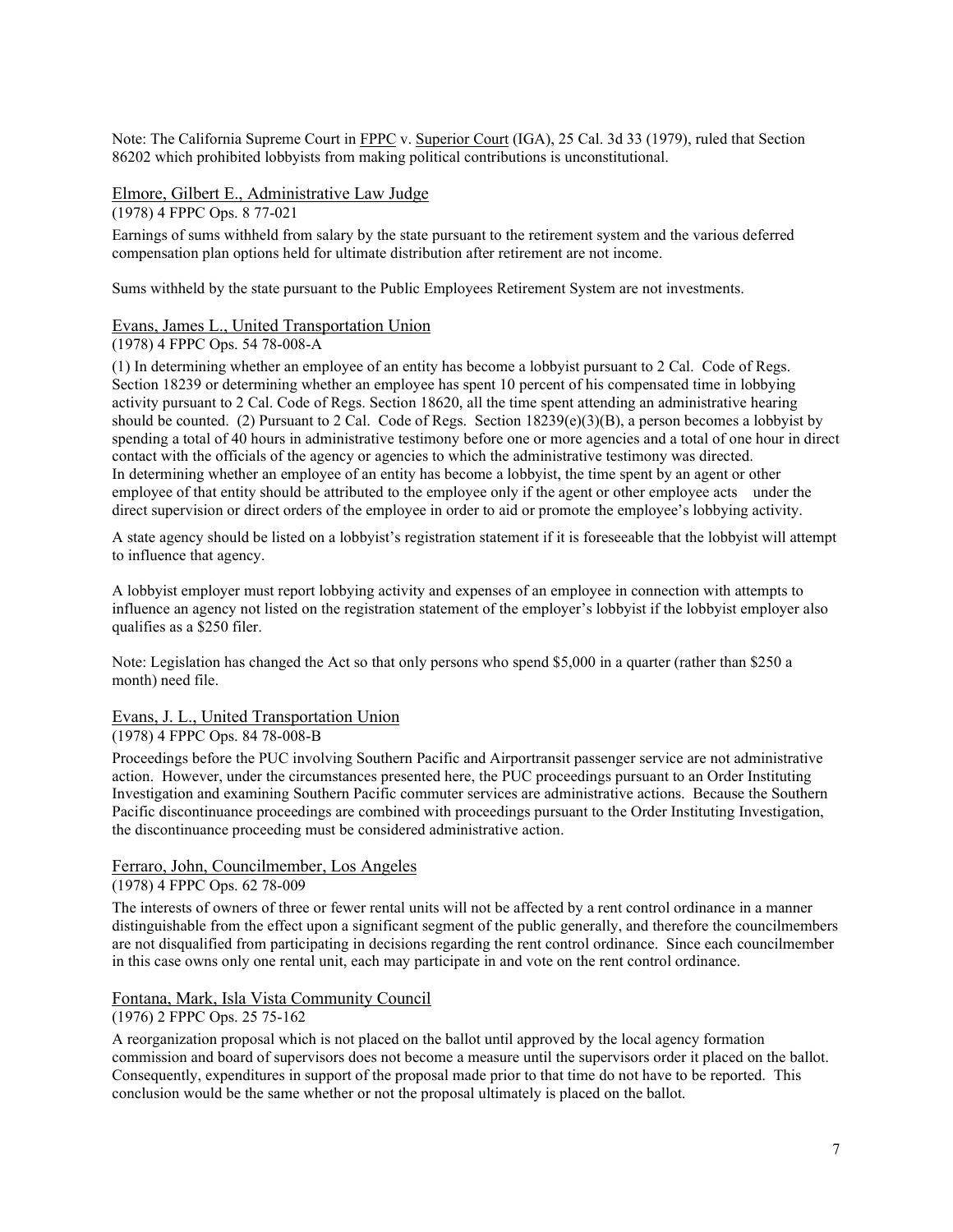#### Galligan, Joe, City Councilmember, Burlingame

(2000) 14 FPPC Ops. 1 0-00-045

On the facts presented, it was not reasonably foreseeable that a decision whether to certify an environmental impact report would have a material financial effect on a city council member's economic interest in the bank that held the mortgage on the subject property. Additionally, the Commission decided not to interpret Regulation 18706, which requires that the material financial effect occur *as a result* of the governmental decision, to require that the effect be one that would not occur but for the decision. Instead, the only causation required is that enunciated in *In re Thorner*: that a material financial effect be substantially likely. ((1975) FPPC Ops. 198.)

# Gilchrist, John P.

#### (1975) 1 FPPC Ops. 82 75-014

No reporting requirements apply to the spouse of a lobbyist who is engaged in a business which provides a reception attended by legislators and state officials so long as the spouse does not act as the lobbyist's agent and does not arrange for gifts to the officials.

### Gillies, Dugald, Calif. Assn. of Realtors

#### (1975) 1 FPPC Ops. 110 75-062

The California Association of Realtors is sponsoring a luncheon which will be attended by approximately 700 persons, including about 70 legislators. The legislators will be invited as guests of the association. The other attendees will pay for the cost of their luncheon tickets. The cost of the tickets will be set at an amount to offset the cost of the guests and other overhead. In reporting the cost of the luncheon, the association must report the name of each legislator who attended as a guest and the total amount paid for their benefit. The Act does not require an individual listing of the value accruing to each beneficiary. It is not necessary for the name of every person attending and participating to be listed as a beneficiary.

Note: The California Supreme Court in FPPC v. Superior Court (IGA), 25 Cal. 3d 33 (1979), ruled that former Section 86107(d) and (e) and former Section 86109(d) and (e), which required the reporting of exchanges, are unconstitutional.

#### Gillies, Dugald, Calif. Assn. of Realtors

#### (1975) 1 FPPC Ops. 165 75-063

A payment of \$250 or more during a month made by a local board of realtors to reimburse individuals for expenses incurred in attending Legislation Day and an association board of directors meeting is a payment to influence legislative or administrative action. This conclusion is not altered by the fact that the legislator pays the cost of his own dinner.

Local real estate boards which spend \$250 or more during a month to reimburse their members for expenses incurred in attending a Legislative Day sponsored by the California Association of Realtors and an association board of directors meeting would not become employers of lobbyists but would be required to file reports pursuant to former Section 86108(b) (now Section 86115(b)).

Note: Legislation has changed the Act so that only persons who spend \$5,000 in a quarter (rather than \$250 a month) need file.

#### Gillmor, Gary G., Mayor, Santa Clara

#### (1977) 3 FPPC Ops. 38 76-089

Redevelopment zones are created for the precise purpose of upgrading portions of a community and creating a positive financial impact on investments and property values in the zone. Thus it is intended and anticipated that redevelopment will have a financial impact on real property and businesses located in and near the redevelopment zone and such positive financial effects are therefore reasonably foreseeable.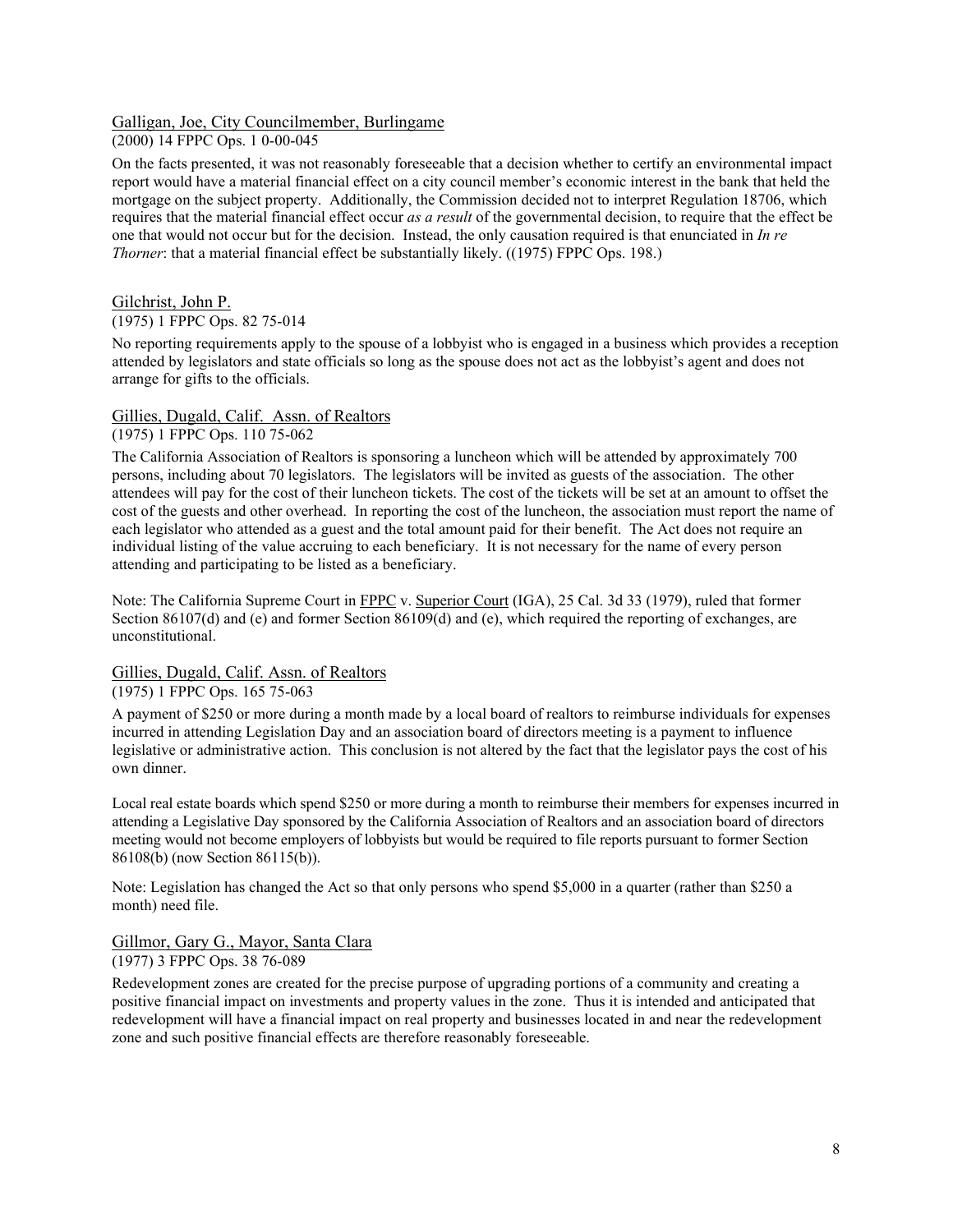#### Goddard, Merle J., Institute of Governmental Advocates

#### (1978) 4 FPPC Ops. 1 77-004

Luncheons sponsored by a lobbying organization do not constitute arrangement for gifts in excess of \$10 per month. This is based on the fact that attendance at the luncheons by legislators was a random and infrequent occurrence. However, if the facts indicated an explicit or implicit agreement or understanding among the members to make gifts to an official totaling more than \$10 per month, it would be a prohibited arrangement.

## Goodwin, Robert E., Goleta County Water District

#### (1975) 1 FPPC Ops. 24 75-032

The words "compensation" and "salary" are equivalent. Elected officers are exempt from filing reports only if their actual average income for the previous six-month filing period is less than \$100 per month.

#### Green, Donald C.

#### (1975) 1 FPPC Ops. 86 75-098

A lobbyist who advises his employer concerning the making of political campaign contributions has not "arranged" for the making of a contribution unless (1) the lobbyist communicates with the employer with the intent of influencing the employer's decisions to make contributions and a contribution is made by the employer, and (2) the communication was an element in the making of the contribution. This test does not apply to factual material readily available to members of the public, such as voting and legislative records of public officials. Dissemination of factual information concerning a public official's voting record is not prohibited.

#### Grunsky, Donald L., Senator

#### (1975) 1 FPPC Ops. 158 75-115

A lobbyist employer must report exchanges with a business entity in which an elected official is a partner when the total value of such exchanges is \$1,000 or more for that part of the calendar year that a lobbyist is employed.

#### Gutierrez, Annie M., Agricultural Labor Relations Board

#### (1977) 3 FPPC Ops. 44 76-081

By attending a reception given by a group of friends to celebrate his appointment to the bench, a judge received a gift which was equal to the per capita cost of giving the reception. In this case, the gift is not reportable because the per capita cost was less than \$25 per person.

#### Hanko, Terilyn, Member, Mills Peninsula Healthcare District Board of Directors

#### (2002) 16 FPPC Ops. 1 O-02-088

Incentive compensation payments received by a member of a healthcare district board from her employer were attributed to the purchaser of the employer's products where: (1) the board member was employed to purposefully direct sales or marketing activity toward the purchaser; (2) the board member had direct contact with the purchaser intended by the board member to generate sales or business; and (3) there was a direct relationship between the purchasing activity of the purchaser and the amount of the incentive compensation received by the board member. Because these requirements were met under the facts of this opinion, both the purchaser and the employer were found to be sources of income to the board member, and the board member was not permitted to participate in decisions that might have a reasonably foreseeable material financial effect on the purchaser.

#### Hardie, George G., Golden State Greyhound Assn.

(1975) 1 FPPC Ops. 140 75-003

A person who receives no economic consideration, other than reimbursement for reasonable travel expenses, does not come under the definition of a lobbyist.

## Hayes, Mayor Janet Gray, Dinner Committee

#### (1975) 1 FPPC Ops. 210 75-145

The proceeds from fundraising dinners retain their classification solely as campaign contributions and expenditures and are not gifts so long as they are used to support those activities related to the officeholder's responsibilities as an elected official and a future candidate.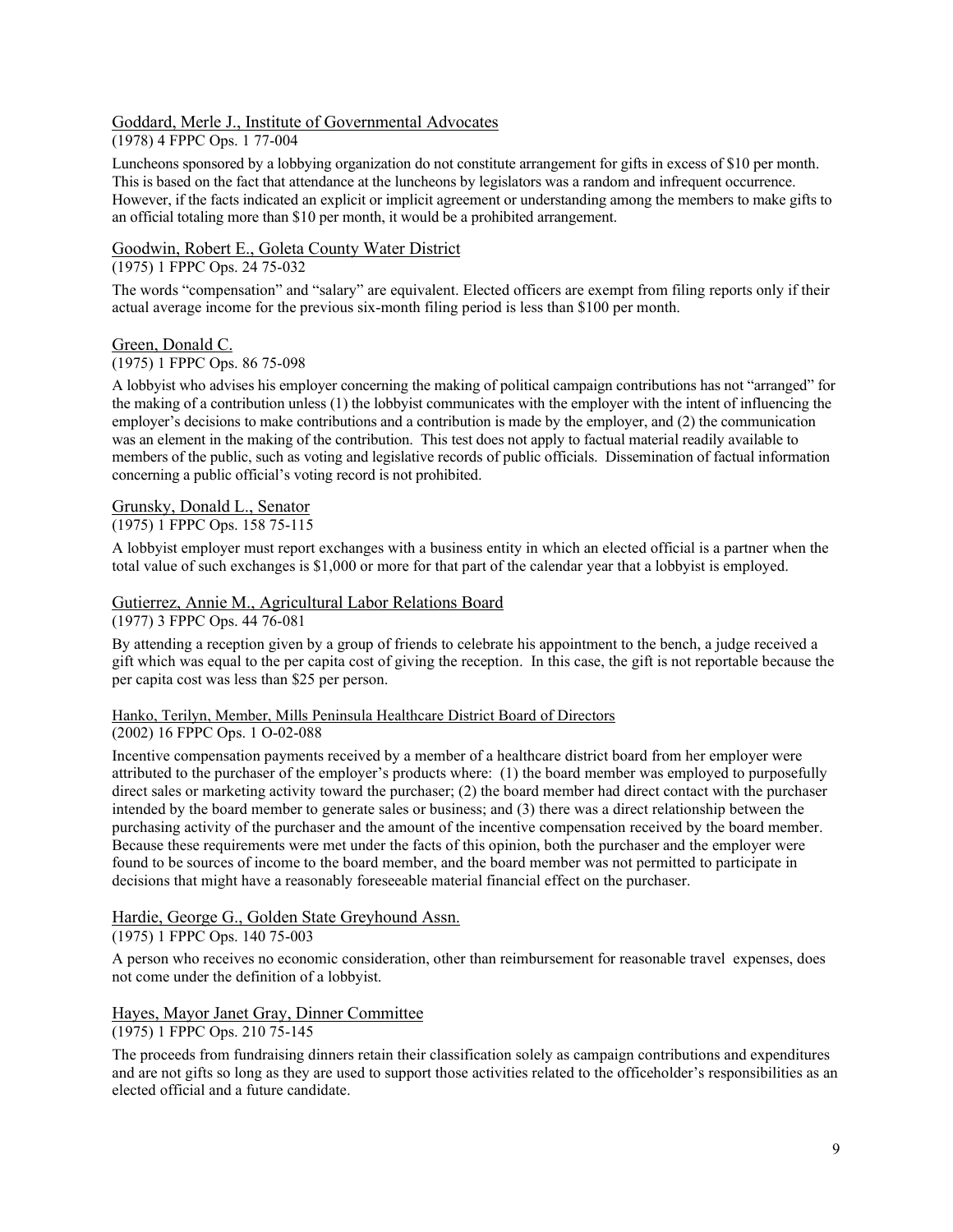#### Herr, Robert C., Del Monte Corporation

(1977) 3 FPPC Ops. 11 75-208

When salary payments to board members are reportable they are reportable as exchanges and not as payments to influence legislative or administrative action. Salary paid to an employee who serves on a board is an exchange if the board is a state agency because the member is an agency official. The exchange is reportable if the amount of salary paid to the employee exceeds \$1,000 in a calendar year. The employer must report exchanges with other business entities which are represented on boards by their proprietors, partners, directors, officers, managers or persons having more than a 50 percent interest if the board is one which the employer attempts to influence within the meaning of 2 Cal. Code of Regs. Section 18600 and if the value of an exchange or exchanges with any such business entity exceeds \$1,000 in a calendar year.

Public officials who are employees of Del Monte Corp. serving on agricultural boards and commissions are exempt, to the extent they are acting within the scope of their official duties, from the lobbyist reporting requirements. This exemption does not alter Del Monte's responsibility to report salary payments to such officials as exchanges.

Note: The California Supreme Court in FPPC v. Superior Court (IGA), 25 Cal. 3d. 33 (1979), ruled that former Section 86107(d) and (e), and Section 86109(d) and (e), which required reporting of exchanges, are unconstitutional.

#### Hicks, Joyce M., Assistant City Attorney, Oakland

(1999) 13 FPPC Ops. 11 0-99-314

The "rule of legally required participation" in Section 87101 does not apply to certain decisions made by the Mayor of Oakland pursuant to the City's Charter.

WITHDRAWN on November 3, 2000, in accordance with the writ of mandate issued by the First District Court of Appeal in the matter *Jerry Brown v. Fair Political Practices Commission*, (2000) 84 Cal.App.4th 137.

### Hollinger, Dana, CalPERS Board Member

(2014) 21 FPPC Ops. 1 14-001

Ms. Hollinger, a board member of the California Public Employees' Retirement System (CalPERS) demonstrated sufficient cause for a limited exemption from the Act's general requirement that a CalPERS board member disclose every source of income on her Statement of Economic Interests, Form 700. The Commission considered the existence of federal privacy mandates regarding financial institutions and release of consumers' personal financial information under the Gramm-Leach-Bliley Act. The Commission concluded that limited nondisclosure in this case was justified and created no risk that undisclosed conflicts of interest might threaten the integrity of governmental decisionmaking.

## Hopkins, William P., City Attorney, Anaheim

## (1977) 3 FPPC Ops. 107 77-022

Free tickets and passes which are customarily sent to city councilmembers and other city officials must be disclosed if they are worth \$25 or more, unless they are not used at all and are returned to the donor within 30 days. This rule applies even if they are never used, used only occasionally or are given to some other person. The value of the tickets and passes is the fair market value; the Commission set forth factors to be considered in determining fair market value. The donor of a complimentary ticket which has a fair market value of \$250 or more is a source of income and, accordingly, the disqualification provisions would be applicable. The rule of necessity set forth in Section 87101 does not apply to a conflict of interest that arises because of gifts an official has accepted if it was reasonably foreseeable at the time the gift was received that the official would be asked to make or participate in a decision affecting the donor. The need for disqualification in these situations should be assessed under the standards set forth in Sections 87100 and 87103.

## Horn, Rolf H., Del Monte Corp.

(1975) 1 FPPC Ops. 126 75-029

The pro rata share of a lobbyist's registration fee for a seminar which is used for honoraria for legislators and agency officials is not a gift or contribution because the seminar represented equal consideration for the registration fee. Furthermore, the registration/ honoraria payments would not be reportable exchanges because they were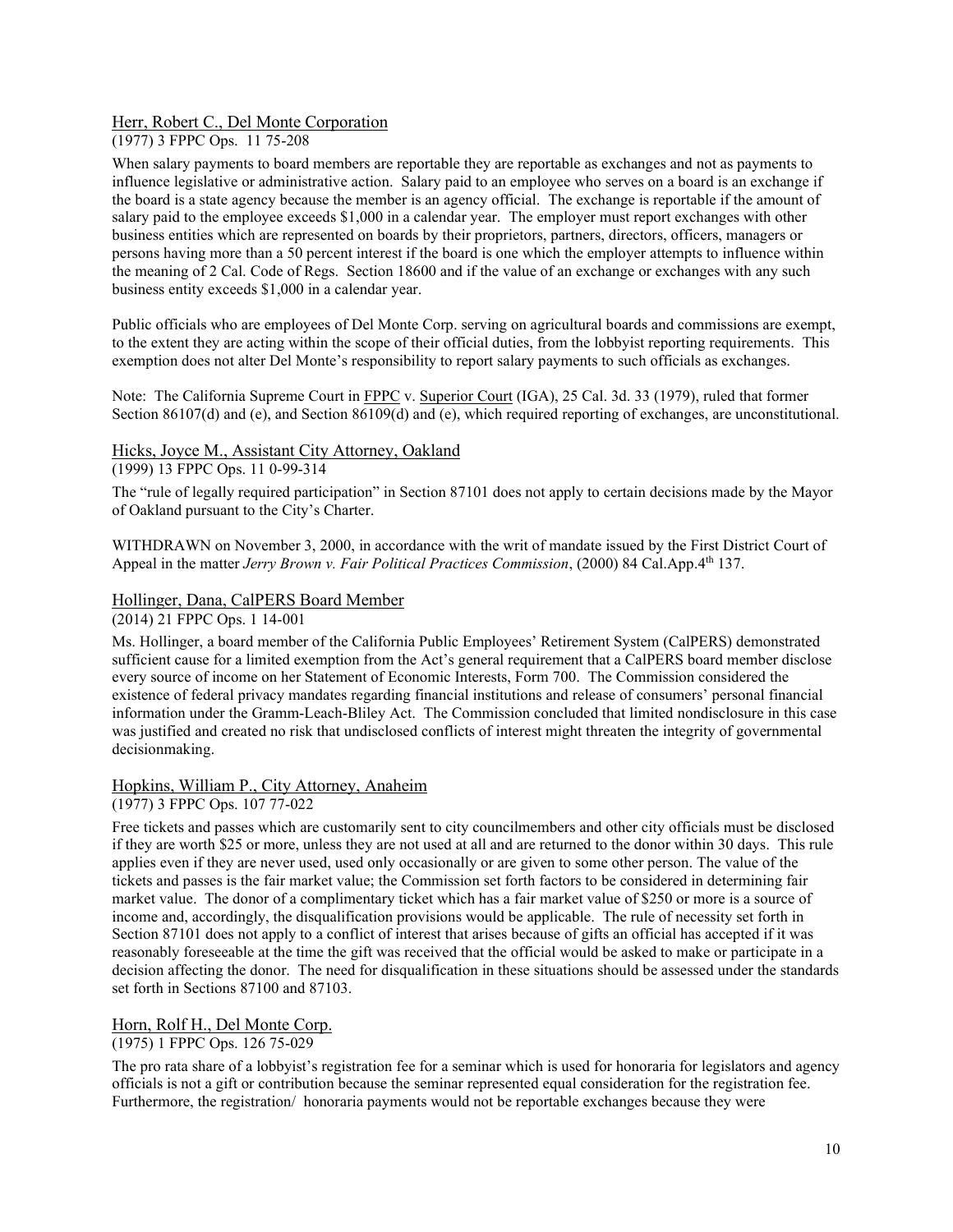independent transactions with the sponsors of the seminar. However, if the registration fee is paid through the lobbyist account it must be reported.

Hudson, Matthew, City Attorney, Anaheim (1978) 4 FPPC Ops. 13 77-007

If a board cannot, as a result of board member disqualification, obtain a quorum in order to make decisions it is legally required to make, the board may bring back as many disqualified members as is necessary to establish a quorum. The preferred means of selecting which disqualified member should participate is by lot or other means of random selection. However, nothing in the Act prevents the use of other impartial and equitable means of selection.

#### Institute for Governmental Advocates

#### (1982) 7 FPPC Ops. 1 81-003

A lobbyist is acting as an agent in, or arranging for, the making of a gift by another when he or she: (1) takes any action involving contact with a third party which facilitates the making of the gift; (2) has any contact with the public official who is to be the recipient of the gift which facilitates the making of the gift.

#### Johnson, Ross

#### (1989) 12 FPPC Ops. 1 89-001

An Assembly member, who is a defendant in a civil lawsuit challenging the outcome of an election, will incur considerable legal expenses. Contributions raised to finance his legal defense are contributions subject to the limits of Proposition 73.

#### Juvinall, Ralph, Republican Consultants

(1976) 2 FPPC Ops.110 75-018-A

Once a person is a candidate, the mass mailing sender identification provisions apply regardless of whether the person has officially made a declaration of candidacy. Nothing in the Act prevents a candidate from delaying the declaration of candidacy to the 83rd day prior to the primary election, the last possible day on which a declaration must be filed.

The official newsletter of the Republican Central Committee of Orange County does not fall within the definition of "mass mailing" because it is sent only to subscribers who have requested it.

#### Kahn, Harry H., American Building, Maintenance Industries

## (1976) 2 FPPC Ops. 151 75-185

When contributions are made by a parent corporation and its wholly owned subsidiaries, it is assumed that they are a "combination of persons." Accordingly, a parent corporation and its subsidiaries ordinarily must file campaign statements as a major donor committee if their combined contributions total \$5,000 or more in a calendar year. A contrary conclusion can be reached only when it is clear from the surrounding circumstances that the parent corporation and its subsidiaries acted completely independently of each other. If the parent corporation made no contributions, the conclusion would be the same.

#### Kaufman, Stephen and Winuk, Gary, Attorneys

#### (2018) FPPC Ops. No. O-18-001

Under the Act, legitimate polls are not considered communications intended to influence the electorate, but are tools used to gather information to guide a campaign's future activities and resource expenditures. Accordingly, the use of e-mail to conduct legitimate polls, which are not intended to influence voters, is not subject to the Act's electronic mass mailing disclosure requirements.

#### Kavanagh, Dennis, A-K Associates, Inc.

#### (1975) 1 FPPC Ops. 42 75-028

It is prohibited for four lobbyists to host one dinner per month for legislators, even though no lobbyist spends more than \$10 per legislator per month because the dinners are arranged by the lobbyists jointly and the lobbyists would therefore be arranging for the making of a gift by other persons aggregating more than \$10 per month per person.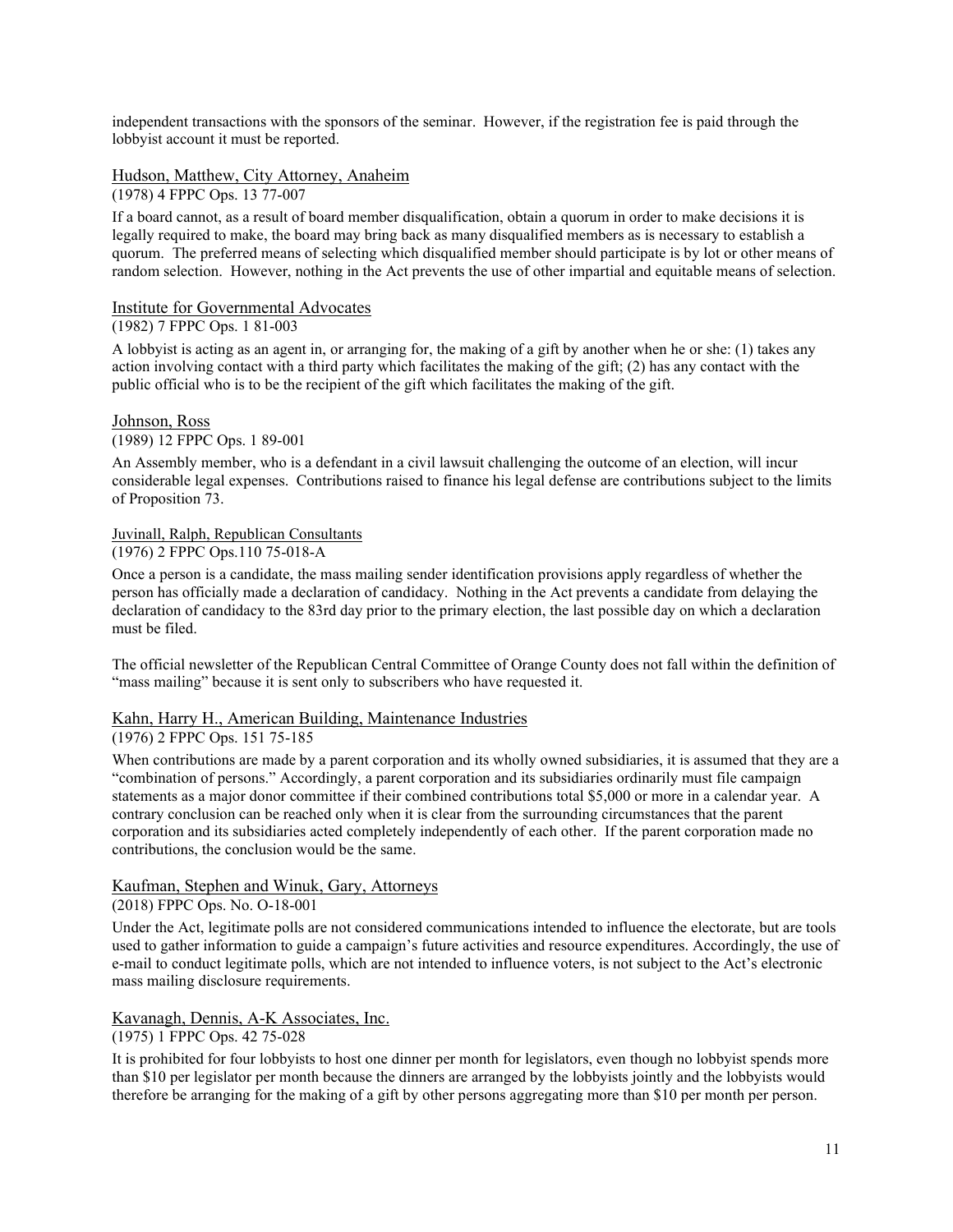Kelly, Carl A., County Clerk, El Dorado (1975) 1 FPPC Ops. 162 75-134

The deposit of money with the clerk's office is an advance payment for services to be rendered and must be reported pursuant to Sections 84200, et seq., unless the refund is received by the candidate prior to the closing date for filing the first campaign statement.

A person seeking elective office under the uniform District Election Law who is subsequently appointed to office need not file campaign statements unless funds are received or expended by that person or on his or her behalf with a view toward bringing about the person's nomination or election to office.

### Kovall, Gary, Los Angeles County Bar Assn.

(1978) 4 FPPC Ops. 95 78-012

Expenses incurred by a county bar association in connection with direct communication with elective state or legislative officials concerning drafting or proposing legislation are reportable as payments to influence once there is direct communication with elective state or legislative officials concerning the legislation.

An employer's reimbursements for food, lodging and travel expenses of an employee who communicates directly with legislative officials as a member of a bar association's committee on legislation will not incur a reporting obligation if the employee's attempts to influence legislative action are not related to the work of the employer or if the employer has a uniform policy of allowing employees to engage in outside activities during normal working hours.

## Layton, Rex E., City Clerk, Los Angeles

(1975) 1 FPPC Ops. 113 75-072

Late filing fees should not be assessed if a campaign statement is submitted on an incorrect form so long as all required information is included and the correct form is filed promptly. However, late filing fees should be assessed if unsigned forms are filed.

## Leach, Charles F., Assistant City Attorney, Bakersfield

#### (1978) 4 FPPC Ops. 48 76-092

Neither the downtown business association nor the chamber of commerce is a local government agency. Therefore, neither organization need adopt a conflict of interest code. The employees and board members of these organizations are not consultants and need not be included in the city's conflict of interest code.

## League of California Milk Producers

(1975) 1 FPPC Ops. 13 75-015

The employer of a lobbyist has not engaged in an exchange when its insurance company settles a claim arising from an auto accident between one of its employees and a legislator so long as the employee took no part in the settlement negotiations.

## Legan, Thomas L. County Supervisor, Santa Clara County

#### (1985) 9 FPPC Ops. 1 85-001

An official's employer, which was a major landowner in the hillside zone, would be affected in a manner distinguishable from the effect upon the general public with respect to a pending decision to double the permissible density on hillside property. The effect upon the value of the employer's property was sufficiently large so as to be considered material.

Leonard, Carl A., Bay Area Rapid Transit (1976) 2 FPPC Ops. 54 75-042

Persons engaged in representing Bay Area Rapid Transit in quasi-legislative proceedings before the Public Utilities Commission are attempting to influence administrative action. The safety director of BART is not a lobbyist as a result of communicating with the PUC staff in compliance with a PUC order.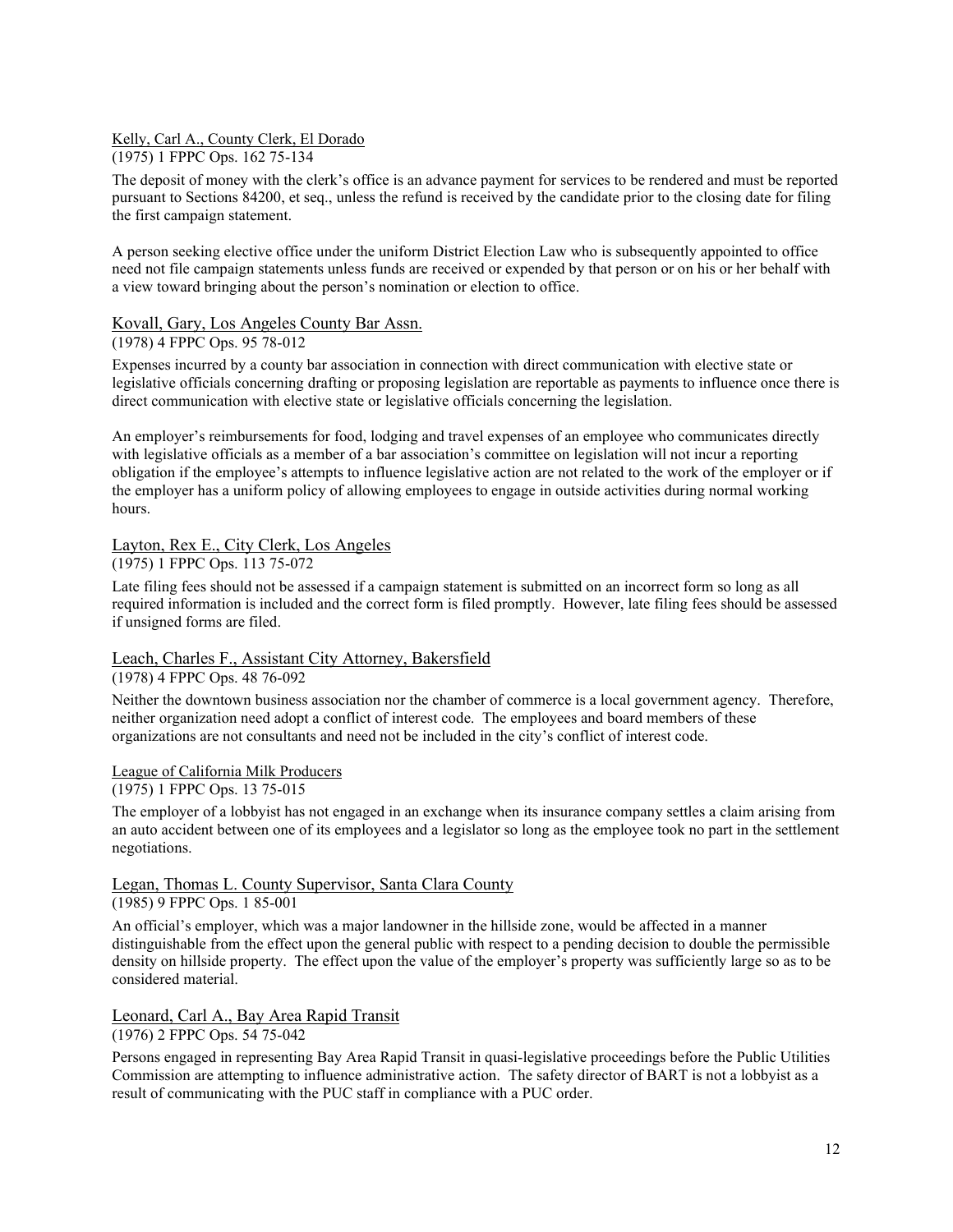#### Lucas, Steven S**.** (2000) 14 FPPC Ops. 14 0-00-157

For purposes of the permanent ban on certain types of post-government employment, a former Deputy Director of the Board of Equalization has "participated" in a decision when the official has taken part "personally and substantially" in it through various enumerated means. Where the official was responsible primarily for creation and implementation of general policies and had no personal involvement in the individual audits conducted by subordinate agency employees, the official will not be deemed to have "participated" in those audits for purposes of the permanent ban.

### Lui, Elwood, Associate Justice, Court of Appeal

### (1987) 10 FPPC Ops. 10 87-001

A judge who, in 1985 or thereafter, makes any contributions from personal funds must file campaign statements for the year in which the contributions were made. Contributions made by the judge's spouse from community property funds are considered to be contributions made by the judge. The judge's campaign filing obligation exists regardless of whether the judge was running for office or whether the contributions were related to the judge's own candidacy.

### Lumsdon, Thomas G., Attorney

#### (1976) 2 FPPC Ops. 140 75-205

When an individual and a closely held corporation in which the individual is the majority shareholder make contributions of the type described in Section  $82013(c)$ , it is assumed that they are a "combination of persons" which is attempting to influence the voters for or against the nomination or election of a candidate or the passage or defeat of a measure.

Accordingly, the individual and the corporation ordinarily must file campaign statements as a major donor committee if their combined contributions total \$5,000 or more. A corporation and an individual who is both the corporation president and a trustee in a foundation which owns the stock of the corporation need not cumulate contributions for the purpose of determining whether the corporation and the individual are a major donor committee unless there is an agreement or mutual understanding, expressed or implied, that corporate and personal funds will be contributed toward the accomplishment of a common goal.

## Lunardi, Paul J.

(1975) 1 FPPC Ops. 97 75-046

A golf tournament held by a lobbyist and attended by public officials who pay their own entry fees does not constitute a gift so long as the entry fees paid by the officials cover the costs of the tournament.

#### Maloney, R. J., District Attorney, Glenn County

#### (1977) 3 FPPC Ops. 69 76-082

In performing engineering and survey work for the county on a contract basis, the county surveyor-engineer is not acting in the capacity of a "member, officer, employee or consultant of a state or local government agency," and therefore is not a "public official" subject to the conflict of interest provisions.

#### Masini, H. L., County Clerk, Fresno (1976) 2 FPPC Ops. 38 75-171-B

The governing board of a district which pays or offers to pay for the cost of candidate qualification statements would not become a committee. The district would not become a committee by virtue of purchasing space in a voters' pamphlet for the purpose of presenting arguments on both sides of a ballot measure. Therefore, the district would not be required to file a statement of organization or campaign statements.

#### McCarthy, P. H., State Building and Construction Trades Council

#### (1975) 1 FPPC Ops. 50 75-035

The State Building and Construction Trades Council is a state body of affiliated local building and construction trade councils, craft councils and local unions which employs a lobbyist and participates in political activities and makes contributions. The council may continue its political activities. No restrictions are imposed on the elected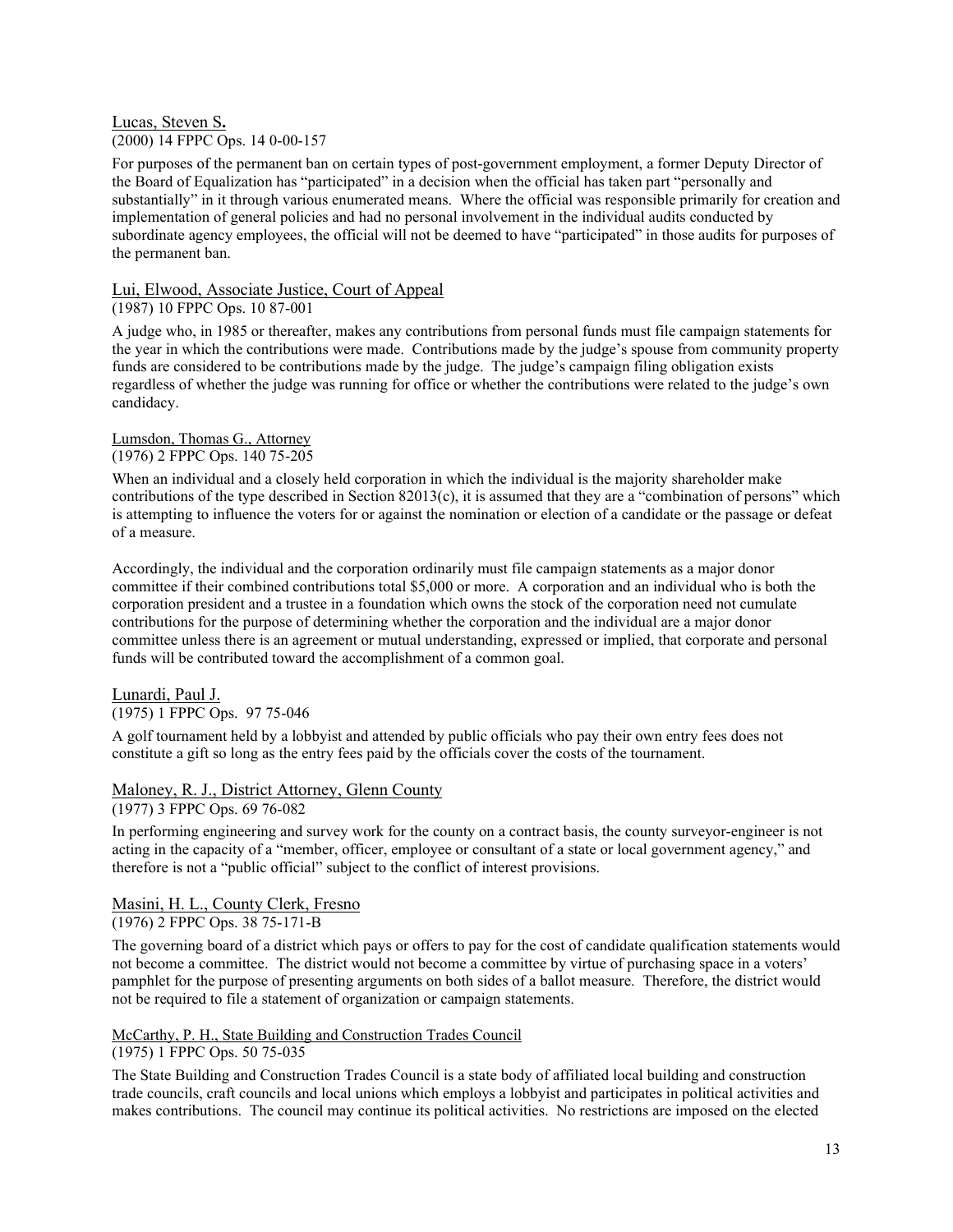officers of the council so long as they are not lobbyists. An employee who spends 40 hours lobbying in a twomonth period is required to register as a lobbyist regardless of the amount of his compensation. The \$1,000 test is an additional one applied to a person not spending 40 hours in lobbying activities.

### McCormick, W. A., Los Angeles County Almanac

#### (1976) 2 FPPC Ops. 42 75-140

Donations received for the purpose of printing and distributing a political almanac are not contributions and, therefore, income from the sale of the almanacs should be reported by the committee as miscellaneous receipts.

#### Meyers, John, Republican Central Committee of Orange County

#### (1976) 2 FPPC Ops. 110 75-018

Once a person is a candidate, he is subject to the mass mailing sender identification provisions of the Act regardless of whether he has officially declared his candidacy.

The official newsletter of the Republican Central Committee of Orange County does not fall within the definition of "mass mailing" because it is sent only to subscribers who have requested it.

#### Miller, Anthony L., Secretary of State's Office

#### (1978) 4 FPPC Ops. 26 77-032

The Secretary of State is not prohibited from including signed arguments and rebuttals in the ballot pamphlet by virtue of the fact that she has filed a declaration of candidacy. With respect to materials bearing her name, the Secretary of State may include her own name on the "certificate of correctness" required to be inscribed in the pamphlet, but after she has filed a declaration of candidacy she is prohibited from including a signed letter to the voters in the pamphlet. A majority of the Commission was unable to reach agreement with respect to inclusion of the Secretary of State's name on the cover of the pamphlet and therefore the Commission gave no advice with respect to this question.

#### Miller, Edwin L., District Attorney, San Diego

#### (1976) 2 FPPC Ops. 91 75-125

A chartered city does not have the authority to enact an ordinance which differs from and supersedes the campaign finance disclosure provisions of the Political Reform Act. A chartered city may, however, enact an ordinance which imposes additional disclosure requirements if such additional requirements do not prevent compliance with the Act.

#### Montoya, Joseph, Senator

#### (1989) 12 FPPC Ops. 7 89-006

Funds received by an elected officer to defend against a criminal indictment, where the criminal charges alleged in the indictment concern the elected officer's conduct in his capacity as an officeholder, are contributions, and subject to the limits of Proposition 73.

#### Moore, Richard J., County Counsel, Alameda (1977) 3 FPPC Ops. 33 76-074

Pension benefits are salary from a local government agency and therefore are not income. Thus, the agency providing the pension benefits is not a source of income to the retired member.

A retired member of a county retirement board would not be prohibited from voting on various specified issues because the pension benefits are "salary" from a local government agency and therefore are not "income." Thus, the agency providing the pension benefits is not a source of income to the retired member and the retired member does not have a "financial interest" in the decisions.

#### Morgan, Claude D., Church State Council, Pacific Union Conference of Seventh-Day Adventists (1975) 1 FPPC Ops. 177 75-005

The tenets of the Seventh-Day Adventist Church forbid members from joining labor unions. Thus, lobbying activities undertaken for the purpose of opposing the union shop are exempted from the reporting requirements of Chapter 6 because such activities protect the right of church members to practice the tenets of their religion.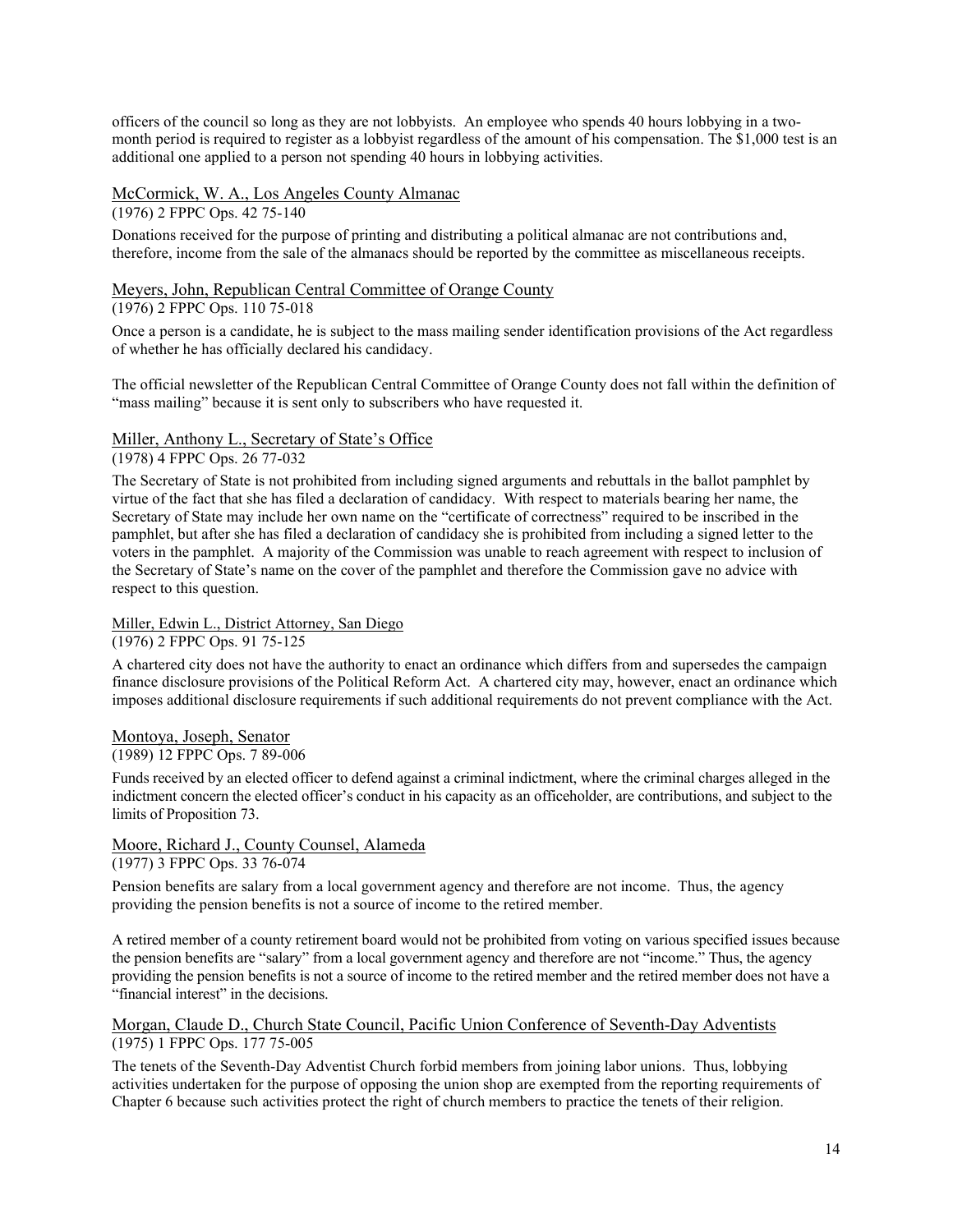Lobbying activities or payments to influence legislative action directed at reducing penalties for marijuana possession are not within the exemption of Section 86300 because the law in question does not affect the right of church members to practice the tenets of their religion.

### Morrissey, John C., Pacific Gas & Electric Co.

#### (1975) 1 FPPC Ops. 104 75-065-C

A lobbyist is required to report the expense of a meal for another lobbyist if the expense is incurred in connection with his activities as a lobbyist.

#### Morrissey, John C., Pacific Gas and Electric Co.

### (1975) 1 FPPC Ops. 130 75-066

Salary payments made by PG&E to its employees, some of whom may be legislative officials, agency officials, state candidates, or members of their immediate families, are not payments to influence legislative or administrative action.

Salary payments to company employees who are also legislative officials, agency officials, state candidates or members of the immediate families of such officials are reportable exchanges if the total salary paid exceeds \$1,000 in a calendar year. Routine fringe benefits are not included in determining whether the employee has received in excess of \$1,000, although benefits in lieu of wages are included. Salary payments are not payments to influence legislative and administrative action. The employer has no affirmative obligation to determine which employees are specified persons but must report on the basis of information in possession of the employer at the time of filing.

### Morrissey, John C., Pacific Gas & Electric Co.

#### (1976) 2 FPPC Ops. 84 75-099

A member of the Bay Conservation and Development Commission's citizens advisory committee is not an agency official; therefore, salary payments to a member of the committee are not payments to influence legislative or administrative action. An employee who serves as a member of the committee is not a lobbyist in this case because the employee's duties are solely advisory.

#### Morrissey, John C., Pacific Gas & Electric Co.

#### (1976) 2 FPPC Ops. 120 75-120

The term "consultant" as used in the definitions of "legislative official" and "agency official" includes any natural person who, under contract, provides information, advice, recommendation or counsel to the Legislature or a state agency, but does not include a person who (a) conducts research and arrives at conclusions with respect to his or her rendition of information, advice, recommendation or counsel independent of the control and direction of the agency or of any agency official, other than normal contract monitoring; and (b) beyond the rendition of information, advice, recommendation or counsel. Accordingly, independent contractors may be "consultants" if they are not excluded by the foregoing exceptions.

# Naylor, Robert, Standard Oil Company of California

## (1976) 2 FPPC Ops. 65 75-172

Salary payments and reimbursed expenses paid to an employee who participates on an engineers' advisory committee are not payments to influence legislative or administrative action because the employee's participation in the committee is not direct communication with an agency official carried out for the purpose of influencing administrative or legislative action.

Nejedly, John A., Senator (1976) 2 FPPC Ops. 46 75-190

A state legislator is not prohibited from soliciting contributions of food, money or services for nonprofit organizations nor obligated to report such activities. A lobbyist may not, however, make a gift to the organization in order to obtain influence with the legislator.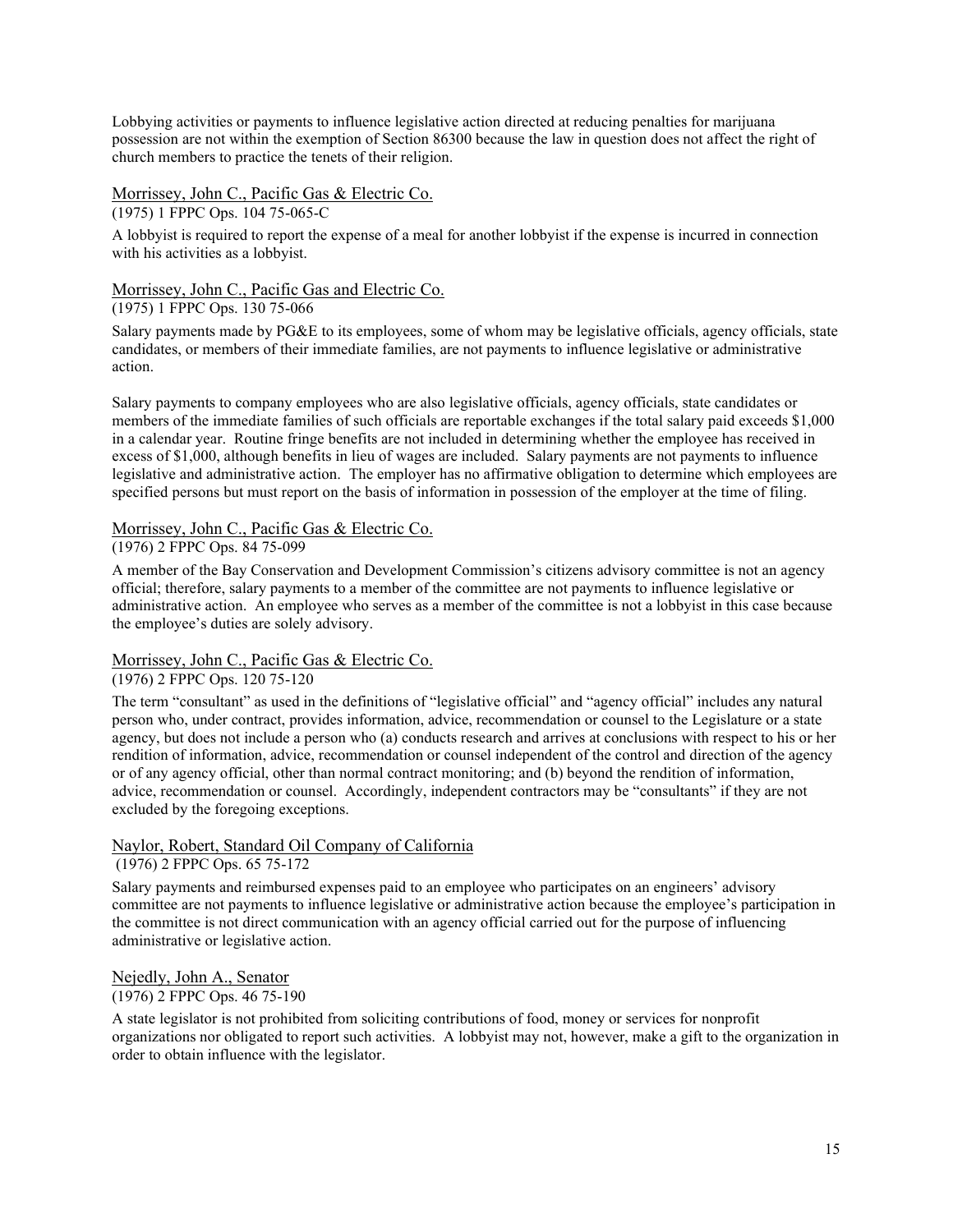#### Nida, Robert H., Automobile Club of Southern California

#### (1976) 2 FPPC Ops. 1 75-075-A

(1) Reporting hazardous traffic locations by an automobile club to state agencies and recommending corrective action does not constitute an attempt to influence administrative action; (2) the furnishing of data or factual materials will be reportable under certain circumstances; (3) commenting on proposed regulations constitutes an attempt to influence administrative action regardless of whether the comment is in response to a request from the agency; (4) discussion of enforcement policies with Highway Patrol personnel may constitute an attempt to influence administrative action.

Collection of an insurance premium is not a reportable exchange. Payments of claims may be reportable exchanges when made to specified persons in amounts of \$1,000 or more.

Note: The California Supreme Court in FPPC v. Superior Court (IGA), 25 Cal. 3d 33 (1979), ruled that former Section 86107(d) and (e), and former Section 86109(d) and (e), which required the reporting of exchanges are unconstitutional.

## Nida, Robert H., Automobile Club of Southern California

### (1977) 3 FPPC Ops. 1 75-075-B

The occasional giving of publications and maps to legislators and agency officials does not constitute a gift because the materials are informational. Under some circumstances, however, the material could involve a reportable payment to influence legislative or administrative action.

The occasional giving of publications and maps to legislators and agency officials would involve a payment to influence under the following circumstances: providing the materials to support or assist the club's lobbyist when he is attempting to influence a matter pending before the Legislature or a state agency; providing the material to a state agency (including the Legislature) or to an agency official at the request or suggestion of the lobbyist when it is related to an attempt to influence; providing the materials as part of an effort to influence some specific legislative or administrative action pending, regardless of whether the club's lobbyist is involved in the effort; providing the materials directly to an official for his or her personal benefit; or providing the materials to the official for distribution to the public.

#### Nielsen, Vigo G., Dobbs & Nielsen

(1979) 5 FPPC Ops. 18 79-002

A major donor committee that makes in-kind contributions to a recipient committee is not required to report the names, addresses and salaries of the employees whose services constituted the in-kind contribution. The contribution must be reported as a payment to the recipient.

#### Nord, Steven F., Merced City Attorney

(1983) 8 FPPC Ops. 6 83-004

A limited partner has an investment in the controlling general partner of the limited partnership, if the limited partnership is "closely held." This can require disqualification both as to decisions affecting the general partner personally and as to decisions affecting "otherwise related business entities," which includes businesses also controlled by the controlling general partner.

# Oglesby, Thomas W., City Manager, Antioch

(1975) 1 FPPC Ops. 71 75-083

A councilmember would be disqualified from participating in a decision regarding adoption of a redevelopment plan based on his ownership of property within the redevelopment plan combined with ownership of property near the plan and a financial interest in a real estate firm which may be involved in selling property within the plan.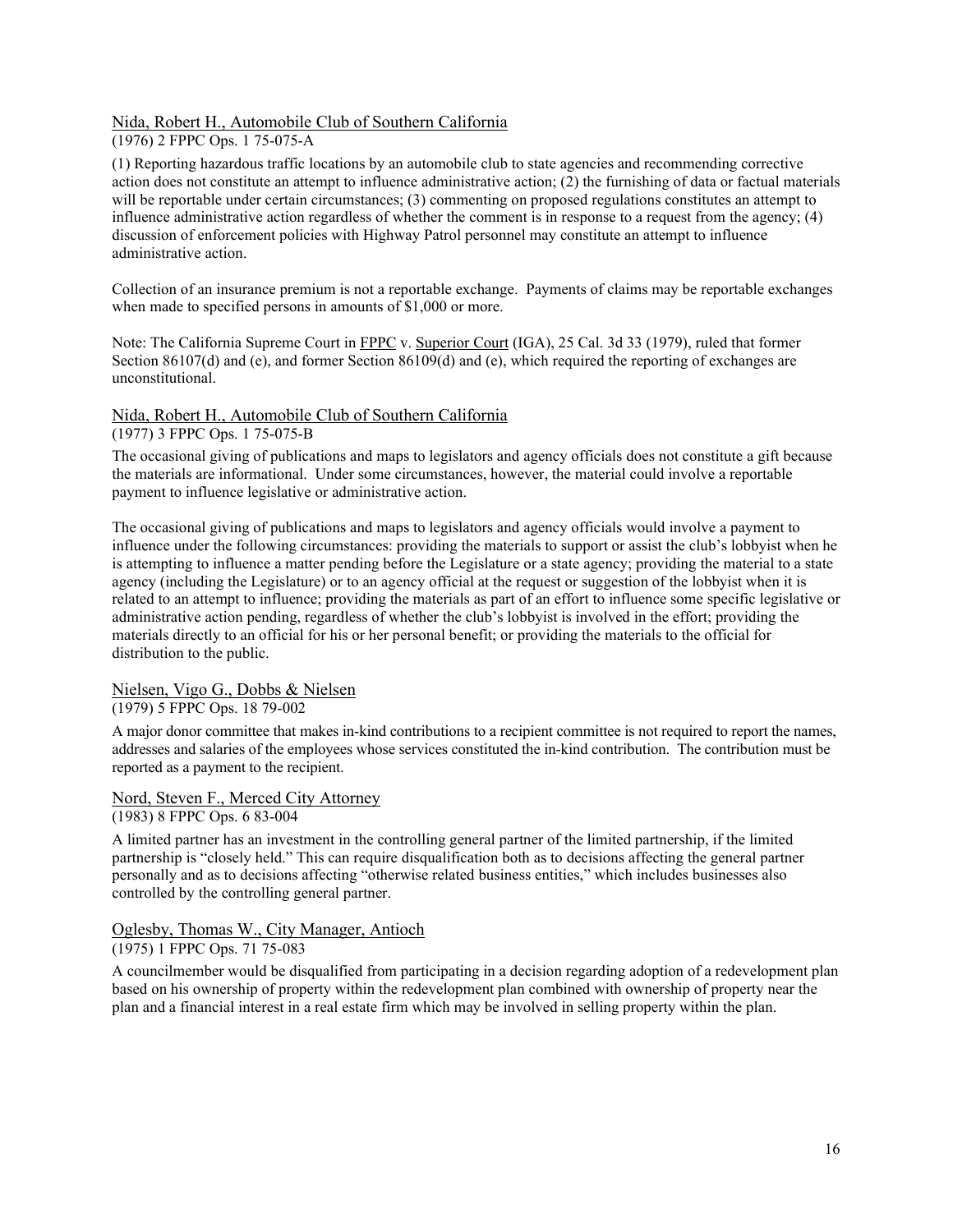# Olson, Lance H., Esq., Counsel for the California Democratic Party

### (2001) 15 FPPC Ops. 13 O-01-112

Local Los Angeles ordinances requiring the political parties to disclose "member communications" prior to an election are preempted by the Political Reform Act because they impose "additional or different" filing requirements on the state party committees in areas of statewide concern.

## Olson, Thomas F., California Farm Bureau Federation

#### (1975) 1 FPPC Ops. 107 75-067

Lobbyists may attend a dinner given for elected officers and legislative and agency officials, but may not participate in making arrangements for the dinner. Lobbyists may participate in delivering gift packs of agricultural products to invitees who did not attend so long as the value of the gift packs does not exceed \$10.

#### Overstreet, Martin, Berkeley Rent Stabilization Board (1981) 6 FPPC Ops. 12 80-010

A Rent Control Board Member should not make, participate in making or use his official position to influence decisions which have a material financial effect on rental properties he owns distinguishable from their effects on a significant segment of the public generally. However, the rental property industry constitutes a significant segment of the public generally. The Commission also found that another board member should not make, participate in making or use her official position to influence decisions which would have a material financial effect on property she leases, distinguishable from the effect the decisions will have on a significant segment of the public generally. Tenants also, however, constitute a significant segment of the public with respect to decisions implementing the rent control measure.

### Owen, William L., City Attorney, Davis

### (1976) 2 FPPC Ops. 77 76-005

Effect of downtown "core area" redevelopment on residential property owners is speculative and may be spread among residential properties throughout the city as well as those near the "core area." Consequently, the effects of decisions concerning the "core area" on owners of residential property in or near the "core area" cannot be said to be distinguishable from the effects such decisions will have on a significant segment of the public generally. However, as the number of people owning buildings leased for commercial purposes is much smaller and as the effects on such persons and their interests will be much more direct and particular, the effects on such persons and their property are distinguishable from the effects on the public generally. Retail merchants lie somewhere between these two, but under the facts of this case, the official with such an interest may participate unless a particular aspect of the core area plan would have a singular effect on his business.

A planning commissioner who is a partner in a partnership which owns a vacant lot within the existing commercial zone of a core area and is in the process of constructing a commercial building thereon is disqualified from participating in decisions concerning the core area. A planning commissioner who owns a home which he uses as a residence across the street from one boundary of the core area in a neighborhood which is viewed as inextricably tied to the area in terms of planning considerations is not disqualified; and (3) a councilmember in a limited partnership in a retail business which leases space within an existing commercial building in the core area is not disqualified.

#### Pelham, LeeAnn, Executive Director, Los Angeles City Ethics Commission (2001) 15 FPPC Ops. 1 O-00-274

1. A Los Angeles campaign ordinance prohibiting the deposit of campaign contributions until all donor information has been obtained does not conflict with Section 85700 ordering recipients of contributions to return the contribution within 60 days if all donor information has not been obtained. The Los Angeles ordinance does not conflict with the Act because it does not impede compliance with the Act.

2. An elected state officer or candidate for elective state office may establish a legal defense fund under Section 85304 regardless of the individual's status as a local candidate or officeholder. However, if the individual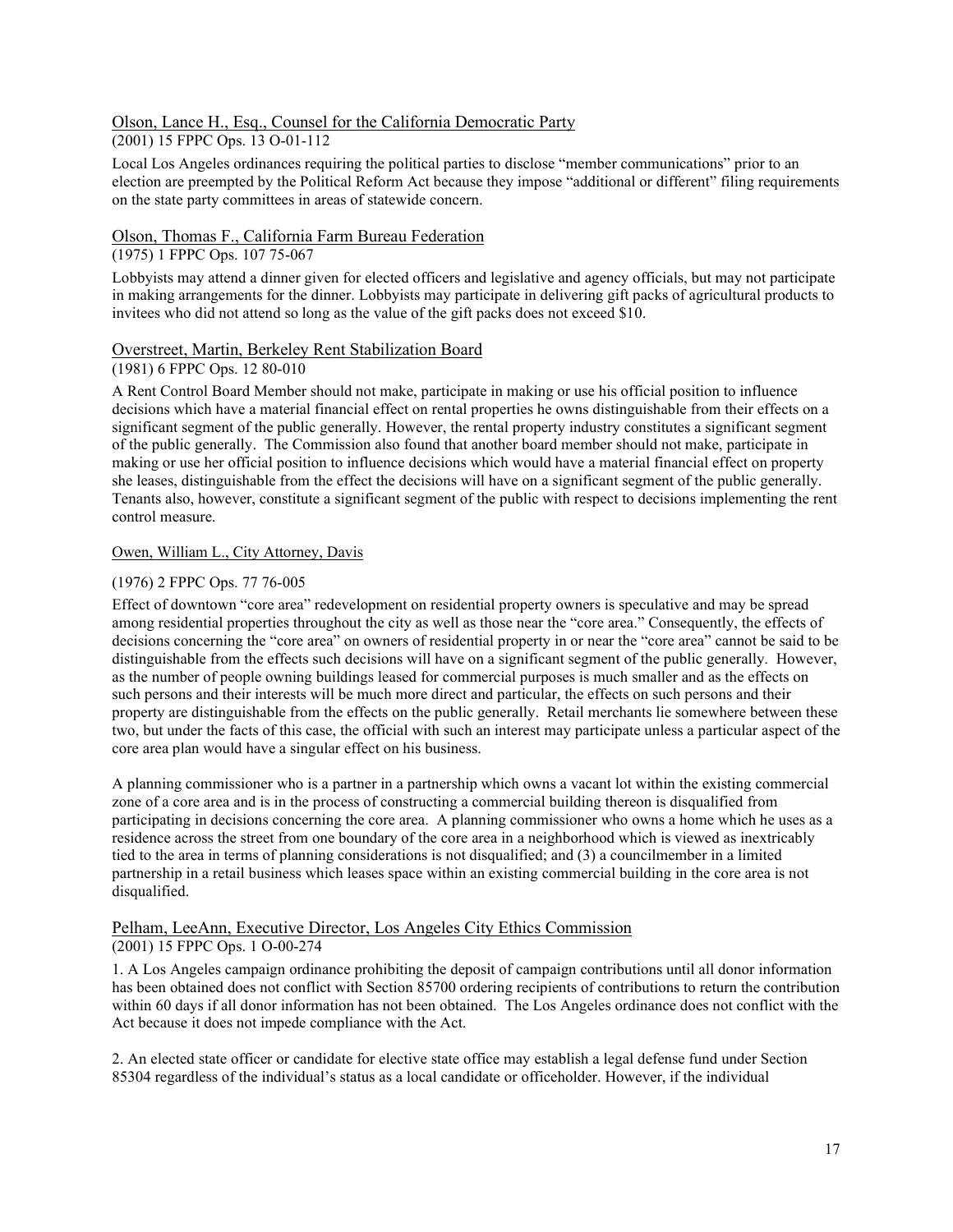establishes a legal defense fund created under the Los Angeles ordinance, that particular defense fund will be subject to the rules of that ordinance.

3. Under certain circumstances, the presumption that contributions received from minors are actually from the child's parents under Section 85308 may be overcome and a minor may be a contributor in his or her own right.

4. The City of Los Angeles may deposit laundered funds into its general fund when the action is brought under its local campaign finance law. The City of Los Angeles' ordinances are not preempted by state laws concerning the distribution of laundered funds because the state law only applies to violations of the state statutes.

#### Petris, Nicholas C., Senator

#### (1975) 1 FPPC Ops. 20 75-039

A candidate's controlled committee need not amend its statement of organization if it makes contributions to other candidates or propositions if the contributions are incidental to the general purposes of the controlled committee. The phrase "supports or opposes" in Section 84102(d) does not mean "incidental" support or opposition.

#### Pirayou, Ash

#### (2006) 19 FPPC Ops. 1, O-06-016

Under the extraordinary facts of this case, including the gross negligence of the candidate's treasurer, a candidate for elective state office was allowed to transfer funds from her Assembly committee account, which had already been deemed "surplus campaign funds" under section 89519 of the Act, to her Senate committee account with attribution.

#### Presley, Robert, Senator

#### (1975) 1 FPPC Ops. 39 75-027

No conflict of interest arises because of an investment in a realty company unless at some time in the future the public official votes on a matter affecting his financial interest.

#### Rawlings, Katherine, Sacramento County Democratic Central Committee

#### (1975) 1 FPPC Ops. 62 75-053

It is unlawful for a registered lobbyist to contribute to or participate in a check-debiting plan which involves contributions to a political committee, and it is unlawful for the committee to knowingly receive such a contribution.

#### Reinhardt, Stephen, Winner/Wagner Assoc.

#### (1977) 3 FPPC Ops. 83 76-091

A consulting and campaign management firm which employs a lobbyist and has a lobbyist as a principal shareholder may manage a campaign of an elected state official seeking state office, and no prohibition exists so long as the firm and its employees adhere to the following conditions: (1) the firm must receive full and adequate consideration for any services it renders to the campaign; (2) the firm, acting through its employees, must not engage in any activities which would violate the prohibitions contained in Sections 86202, 86203 and 86205. This conclusion is applicable regardless of whether the candidate involved presently holds an elective office.

Note: The California Supreme Court in FPPC v. Superior Court (IGA), 25 Cal. 3d 33 (1979), ruled that Section 86202 which prohibited lobbyists from making political contributions is unconstitutional.

#### Riemer, Davis

#### (2013) 21 FPPC Ops. 1 13-001

Mr. Riemer, a member of the Board of the Alameda-Contra Costa Transit District Retirement Plan (AC Transit) demonstrated sufficient cause for a limited exemption from the Act's general requirement that a member of AC Transit disclose every source of income on his Statement of Economic Interests, Form 700. The Commission considered the existence of federal privilege and privacy mandates regarding the investment practices of private individuals. The Commission concluded that limited nondisclosure in this case was justified and created no risk that undisclosed conflicts of interest might threaten the integrity of governmental decisionmaking.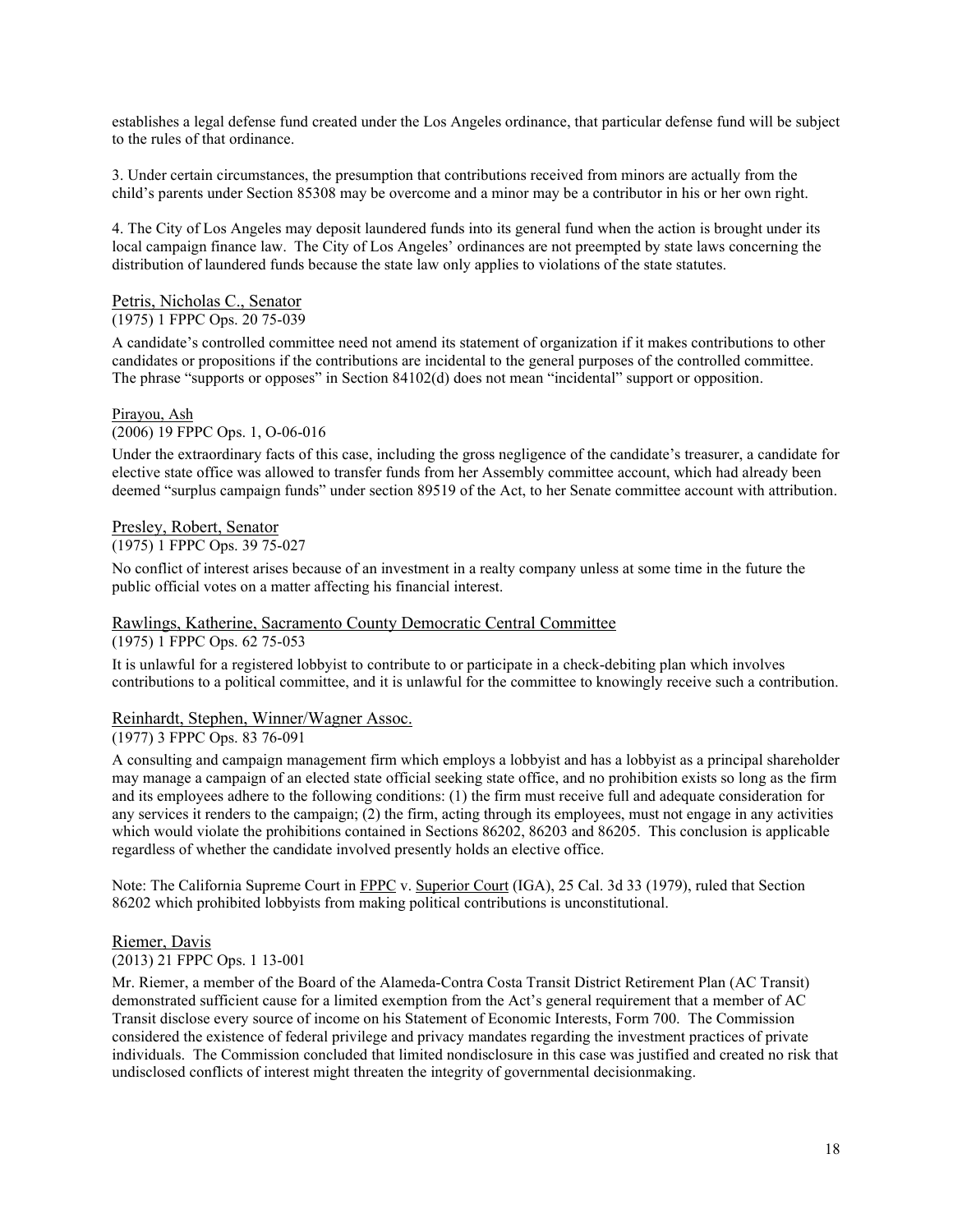## Rios, Richard R., Esq., Counsel for Senate Democratic Caucus

(2017) FPPC Ops. No. O-17-001

The limitation on inter-candidate contributions of campaign funds in Section 85305 does not apply to contributions to a committee controlled by an elected state officer opposing a recall measure as described in Section 85315.

#### Roberts, David W.

#### (2004) 17 FPPC Ops. 9 04-093

Mr. Roberts requested an opinion as to whether his registered domestic partner would be considered a "spouse" for purposes of the Act's reporting and disqualification provisions. The Commission determined that since it had applied family law concepts when analyzing when a public official has a community property interest in his or her spouse's income, consideration was given to Assembly Bill 205, which extended the rights and obligations of spouses to registered domestic partners as of January 1, 2005. Therefore, the Commission concluded that, if elected, as of January 1, 2005, Mr. Roberts would have an economic interest arising from his registered domestic partnership as a result of his domestic partner's investments and real property, and resulting from any personal financial effects on his domestic partner. The Commission also stated that its conclusion is limited to the provisions of the Act, and that the issuance of this opinion did not create a marriage nor confer the status of being married upon any person.

#### Rosenstiel, Paul

#### (2012) 20 FPPC Ops. 1 12-001

Mr. Rosenstiel, a member of the California State Teachers' Retirement System (CalSTRS), demonstrated sufficient cause for a limited exemption from the Act's general requirement that a member of CalSTRS disclose every source of income on his Statement of Economic Interests, Form 700. The Commission considered the existence of federal privilege and privacy mandates regarding the investment practices of private individuals. The Commission concluded that limited nondisclosure in this case was justified and created no risk that undisclosed conflicts of interest might threaten the integrity of governmental decisionmaking.

#### Rotman, Doreet

### (1987) 10 FPPC Ops. 1 86-001

Members of redevelopment project area committees are "public officials" of a local governmental agency and are subject to the Act's disclosure and disqualification provisions. A statutory change requiring a two-thirds vote by legislative bodies to overrule recommendations by a project area committee makes the individuals who sit on project area committees "members" of local government agencies.

#### Rundstrom, Robert, Deputy County Counsel, Yolo County

#### (1975) 1 FPPC Ops. 188 75-084

Filing officers have discretionary authority in assessing late fines so long as their discretion is exercised on an impartial basis. However, once the filing officer provides written notice to the tardy filer he must, beginning five days after the mailing of the notice, assess a fine of \$10 per day from the filing deadline to the date the statement is filed.

#### Russel, Blanche, Holiday Inn of Hollywood (1975) 1 FPPC Ops. 191 75-135

There are no restrictions or reporting requirements imposed on those who offer discounts to all state employees or on public officials who take advantage of such discounts if the discounts are uniformly offered to all state employees. The state government rate offered in this case has not been offered on a uniform basis and is, therefore, income to the elected officers who receive it.

#### Russell, Newton, Senator

#### (1975) 1 FPPC Ops. 135 75-085

A legislator may not keep a contribution which was arranged by a lobbyist prior to the effective date of the Act but which was not delivered until after the effective date of the Act. By analogy to the California Gift Law, "delivery" of the contribution is required to complete the gift. Because the contribution remained in the association's office until after the effective date of the Act, the gift was not properly completed prior to the effective date of the Act.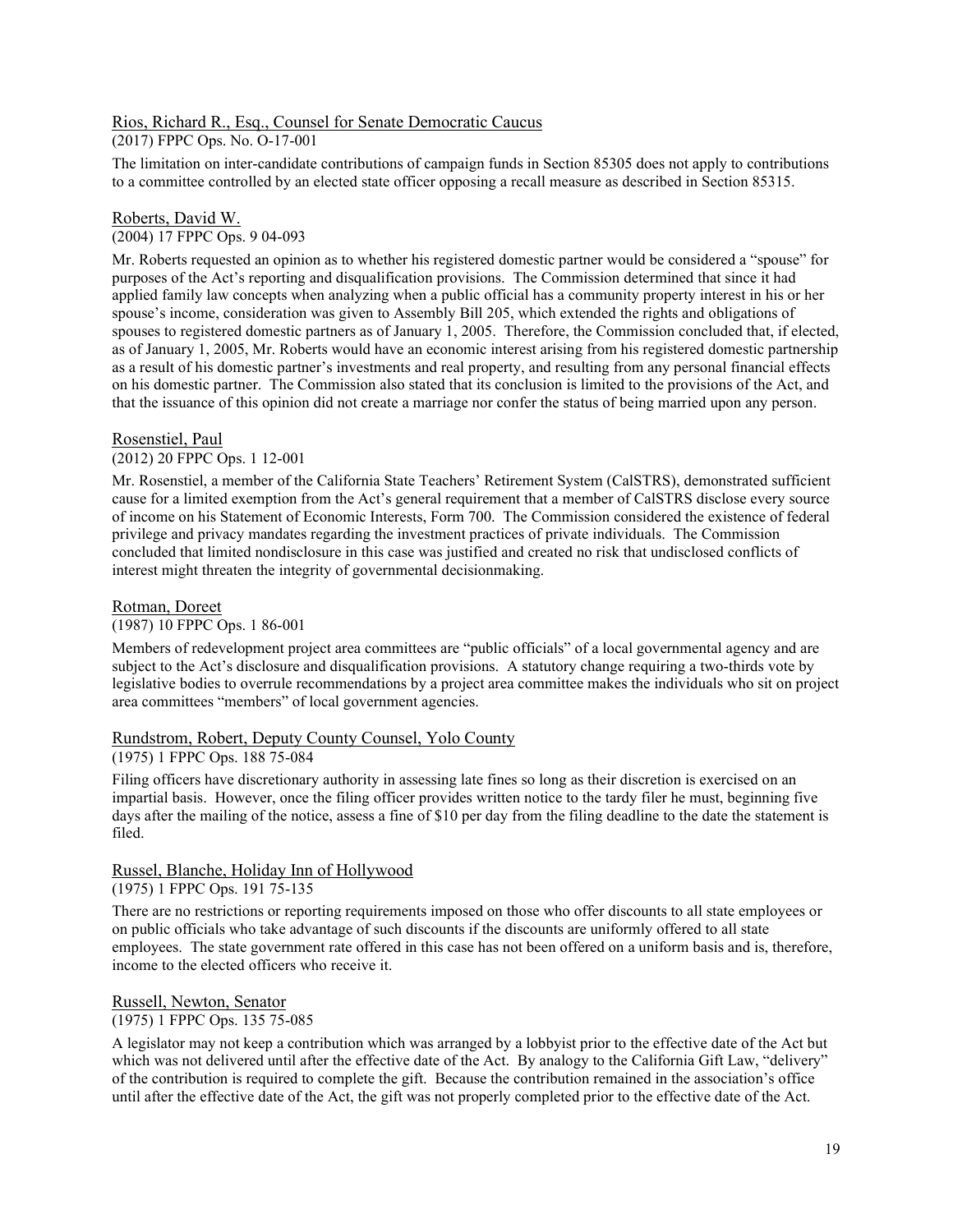#### Sampson, Patrick J., City Attorney, Pomona (1975) 1 FPPC Ops. 183 75-058

When a special, general or runoff election is held less than 60 days following the primary election, candidates for an office contested in the primary election whose names do not appear on the ballot in the special, general or runoff election are not required to file a campaign statement seven days before the special, general or runoff election. They must file campaign statements not later than 33 days before the primary election, seven days before the primary election, and 65 days after the general or runoff election. If the special, general or runoff election for an office is not held, candidates for that office who were required to file for the primary election must file a post election campaign statement not later than 65 days after the primary election.

The anniversary statement of economic interests filed in 1975 by a city councilmember who was elected to office before the effective date of the Political Reform Act should cover only the period from January 7, 1975 (the effective date of the Act) to the officeholder's anniversary date of assuming office.

#### Sanders, Nicholas, California Political Attorneys Association

#### (2021) FPPC Ops. No. O-12-001

Contributions made prior to the effective date of AB 571 (2019) for an election held after that date are not aggregated with any contribution from the same contributor to the same recipient made after AB 571's effective date.

Note: AB 571 (2019) imposed contribution limits on certain local offices if the local jurisdiction did not impose its own limits.

#### Sankey, Iris, State Board of Equalization

(1976) 2 FPPC Ops. 157 76-071

A public official who has a 50 percent equity interest in a parcel of property which is leased to a utility company must disqualify herself from participating in the assessment of the parcel of property in which she has the interest, and she must also disqualify herself from participating in the assessment of other property owned by the company.

#### Schabarum, Peter F., Los Angeles County Supervisor

#### (1975) 1 FPPC Ops. 95 75-041

The disclosure of the book and page number of a deed is not an acceptable method of designating the location of a principal place of residence which is required to be reported on a statement of economic interests. In order to comply with the Act, the street address or lot number or precise location of the principal place of residence must be disclosed.

Note: The requirement of reporting the location of the principal place of residence on a statement of economic interests has been repealed by legislative amendment to Section 87206.

## Sherwood, Richard E., Los Angeles County Museum of Art

#### (1976) 2 FPPC Ops. 168 76-038

The receipt of salary supplements and other monies from a non-profit museum corporation by employees of a county museum of art will not preclude those employees from making, participating in making or using their official position to influence most of the decisions related to the management and operation of the museum.

## Siegel, Samuel, City Attorney, Pico Rivera

## (1977) 3 FPPC Ops. 62 76-054

Members of a water development corporation, a non-profit corporation formed for the purpose of providing a financing mechanism for acquiring portions of the water system serving a city, are public officials because the water development corporation is a local government agency. The following criteria have been developed for determining whether a nonprofit corporation is a local government agency: (1) whether the impetus for formation of the corporation originated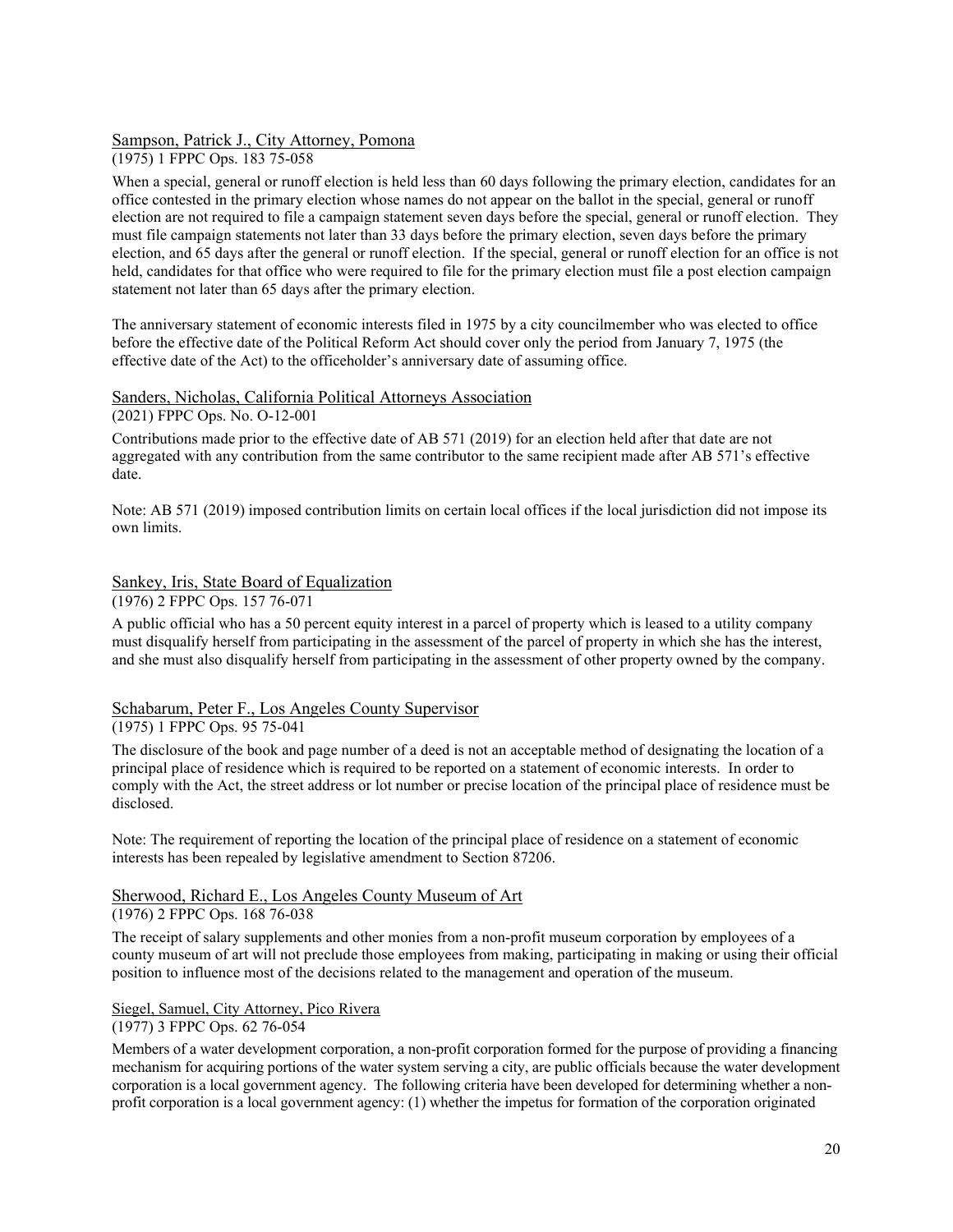with a government agency; (2) whether it is substantially funded by, or its primary source of funds is, a government agency; (3) whether one of the principal purposes for which it is formed is to provide services or undertake obligations which public agencies are legally authorized to perform and which, in fact, they traditionally have performed; and (4) whether the corporation is treated as a public entity by other statutory provisions.

#### Sloan, Edwin F., California Hotel and Motel Assn.

#### (1976) 2 FPPC Ops. 105 75-169

The fire safety coalition of California is not an industry, trade or professional organization within the meaning of Section 86109(b)(3), but rather a group of organizations with a common economic interest within the meaning of Section 86109(b)(4) and is therefore not required to list the names of its members on lobbyist employer reports. Dues or similar payments for membership in a bona fide association, some portion of which is used to influence administrative or legislative action, need not be included in determining whether a person must file reports pursuant to Section 86108(b). In this case, however, because the coalition is not a bona fide association, payments to it are not "dues or similar payments for membership in a bona fide association," and these payments, therefore, must be counted in determining whether the coalition member is required to file reports pursuant to Section 86108(b). Any organization already filing reports pursuant to Section 86108 must report the pro rata share of payments that the coalition utilizes to influence legislative or administrative action if that pro rata share is \$25 or more.

## Smithers, Charles L., San Diego Gas & Electric Co.

#### (1975) 1 FPPC Ops. 42 75-028

It is prohibited for four lobbyists to host one dinner per month for legislators, even though no lobbyist spends more than \$10 per legislator per month because the dinners are arranged by the lobbyists jointly and the lobbyists would therefore be arranging for the making of a gift by other persons aggregating more than \$10 per month per person.

### Sobieski, Ken, Long Beach Voter Registration Committee

#### (1976) 2 FPPC Ops. 73 75-204

The costs of distributing a voter registration mass mailing are expenditures when the materials are distributed by an official committee of a political party.

If 200 or more of voter registration materials are sent in a calendar month, the mailing is a "mass mailing." Moreover, the costs of distributing the mailing are expenditures because the materials are distributed by an official committee of a political party. Accordingly, the mass mailing must be identified and mailed as required by Section 84305. However, the mass mailing is not "in support of or in opposition to a state candidate," and a copy need not be mailed to the Commission.

Note: The requirement of sending copies of mass mailings to the Fair Political Practices Commission has been repealed by legislative amendment to Section 84305. A mass mailing is now over 200 pieces.

#### Solis, Hilda, L., State Senator

## (2000) 14 FPPC Ops. 7 O-00-104

An elected state officer may accept a silver lantern worth from \$8,000 - \$10,000 as the recipient of the Profile in Courage Award from the John F. Kennedy Library Foundation, a nonprofit organization. The award meets the exception to the restrictions on gifts under FPPC Regulation 18946.5, because the award was won in a bona fide nationwide competition among statesmen unrelated to the recipient's status as a California official.

## Spellman, John Stephen

#### (1975) 1 FPPC Ops. 16 75-026

A legislative official's participation in a tour of a nuclear power plant, arranged at the official's request, falls under the "informational material" exception of "gift," because informational materials include both tangible materials and intangible services which supply information in a useful form.

The entertainment of a lobbyist by a public official is not reportable.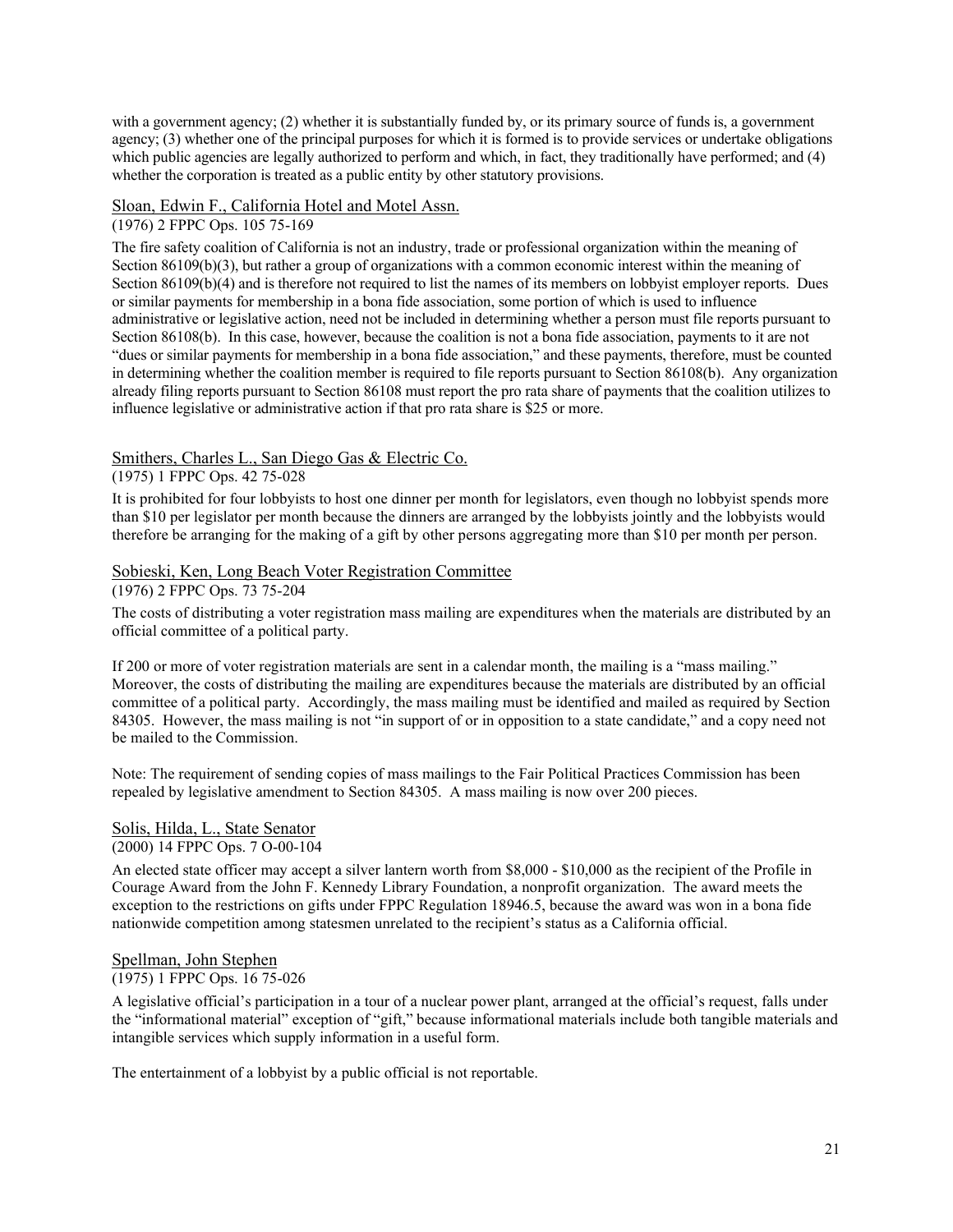## Spero, Robert K., Addresses Unlimited

(1975) 1 FPPC Ops. 64 75-054

No filing requirements would be imposed on a company which provides mailing services to the Legislature by virtue of the fact that the company employs a sales representative who is also a registered lobbyist.

#### St. Croix, John, Ethics Commission City and County of San Francisco

#### (2005) 18 FPPC Ops. 1 04-226

For elections in San Francisco using the Ranked-Choice Voting system, mailings funded and sent by a candidate (or multiple, coordinating candidates) urging voters to rank one candidate in the first-choice position and two other candidates as the second and third choices in an election where there is only one winner are not prohibited by section 85501. They are not independent expenditures to support or oppose other candidates if the mailings are sent for the purpose of promoting the mailing candidate's own candidacy in a single-seat election and not the candidacy of another. The applicability of section 85501 is dependent on whether the mailing candidate is using the mailing as a strategy to promote his or her own candidacy. Where the purpose of the expenditure was to support or oppose the other candidates in the mailing, section 85501 would apply and the mailing would be prohibited.

#### Stern, Ralph, The Big Five Association of Public School Districts

#### (1975) 1 FPPC Ops. 59 75-040

An association of five large school districts which is composed of members of their boards of education and their superintendents is not a lobbyist but is engaged in lobbying activity and must report under Section 86108(b).

## Stone, Peter G., City Attorney, San Jose

(1977) 3 FPPC Ops. 52 77-003

Free air transportation provided to a public official may be a gift to the official's agency, rather than to the official if the agency accepts the gift in accordance with specified procedures. To determine the value of a gift of free air transportation provided to an official, the official should attempt to estimate the fair market value of the trip. Depending on the circumstances, the official may utilize the commercial air rate or the charter rate divided by the number of passengers as guideposts in estimating the value of the flight. If the filer believes that this amount standing alone is misleading, he may attach an explanation to his statement of economic interests. Providing free transportation to an official may be a gesture of neighborliness or friendliness, but will be a "gift" within the meaning of the Act if the costs of the trip are deductible as a business expense, if the donor has or will have business before the official, or if the transportation is normally the subject of an economic transaction.

## Stull, John, State Senator

#### (1976) 2 FPPC Ops. 110 75-049

Once a person is a candidate, the mass mailing sender identification provisions apply regardless of whether the person has officially made a declaration of candidacy. Nothing in the Act prevents a candidate from delaying the declaration of candidacy to the 83rd day prior to the primary election, the last possible day on which a declaration must be filed.

#### Taylor, A. Lavar (2004) 17 FPPC Ops. 1 04-103

A. Lavar Taylor, an unsuccessful candidate for Governor in the October, 2003 statewide special election, sought exemption from the requirement that he identify on his Statement of Economic Interests (Form 700) certain clients of his wholly owned law firm. His request was based on the unusually sensitive nature of his law practice, which specialized in "tax controversies," a circumstance under which public identification of certain clients might expose them to an enhanced risk of investigation and prosecution by state and federal taxing authorities. Regulation 18740 provides that an official need not disclose under Government Code section 87207(b) the name of a person who paid fees or made payments to a business entity, if disclosure of the person's name would violate a legally recognized privilege under California law. The Commission concluded that, under the peculiar circumstances of this case, the identification of some of these clients would violate the statutory lawyer-client privilege, and that Mr. Taylor was entitled to the disclosure exemption provided under Regulation 18740.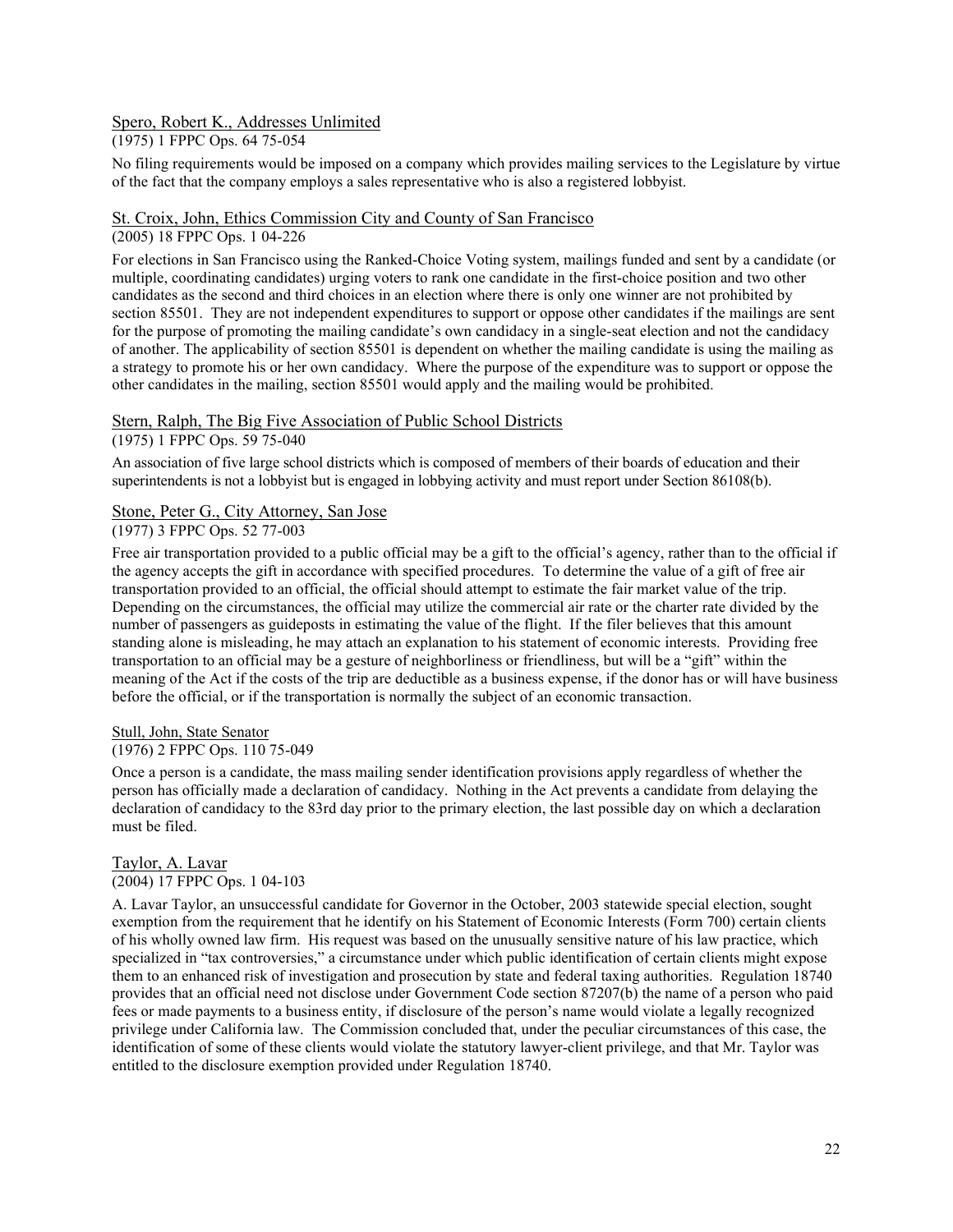### Thomas, William, Assemblyman

(1977) 3 FPPC Ops. 30 76-085

A parking pass received by an official for use while on official business would be a gift if it is used for personal purposes unrelated to the official's duties.

The value of the gift will be determined by the value derived from the use of the pass for personal purposes and the gift will be reportable if its value is \$25 or more.

If used only in connection with official business a parking pass given by a state agency to a legislator would not constitute a gift. If used for personal purposes, however, it would be a gift and would be reportable if its value is \$25 or more.

NOTE: The threshold for reporting gifts was increased by legislation from \$25 or more to \$50 or more.

#### Thorner, Tom, Marin Municipal Water District

(1975) 1 FPPC Ops. 198 75-089

Directors of a municipal water district who hold significant interests in business entities which may be affected by the district's decisions on requests for variances and the lifting of a moratorium on new water connections must disqualify themselves when the decisions will have a foreseeable material financial effect, distinguishable from their effect on the public generally, on the directors' interests.

## Tobias, Kathryn J., California Integrated Waste Management Board

#### (1999) 13 FPPC Ops. 5 O-99-156

The spouse of a member of the California Integrated Waste Management Board owns stock in companies that may be subject to a board program that sets recycling rates. Under the Public Resources Code, the board is the only agency authorized to set the recycling rates, and must do so annually. At the time the recycling rates were to be set, the six-member board had two vacancies. Out of caution, the potentially disqualified member abstained from the decision to set the recycling rates. By abstaining, the board lacked the quorum necessary to set the recycling rates.

Under the "Rule of Legally Required Participation," which is a narrow exception to the Political Reform Act's conflict of interest rules, the member of the board may participate in the decision when there is no alternative source of decision. Here, there is no alternative source of decision because the decision cannot be delayed; the board is the only body authorized to make the decision; there is no indication when the vacancies will be filled; and the board has no authority to fill the vacant positions. This opinion is limited to the facts described therein.

#### Torres, Art, Assemblyman

(1976) 2 FPPC Ops. 31 75-163

Wedding gifts should be considered the property of both spouses unless they are peculiarly adaptable to the personal use of one spouse or specifically and unequivocally intended for use by one spouse. Therefore, wedding gifts may be reportable by the official even if they were received by the spouse prior to the wedding. The official must disclose only those gifts in which his interest exceeds the \$25 threshold for reporting gifts. Therefore, only gifts, the total value of which is \$50 or more will be reportable. When a single gift worth \$50 or more is given by many donors, it is sufficient to describe in general terms those who gave it. The official must only report the name of each donor who contributed \$50 or more.

#### Tuteur, John, Supervisor, Napa County

(1976) 2 FPPC Ops. 110 75-071

Payments made from personal funds by a public official for a newsletter to his or her constituents do not constitute an expenditure so long as the newsletter makes no reference to an upcoming election or to the official as a candidate.

#### Valdez, Joyce, Golden Circle of California

#### (1976) 2 FPPC Ops. 21 75-167

A copy of a mass mailing soliciting membership dues or campaign contributions, which money will be used in support of state candidates, must be sent to the Commission.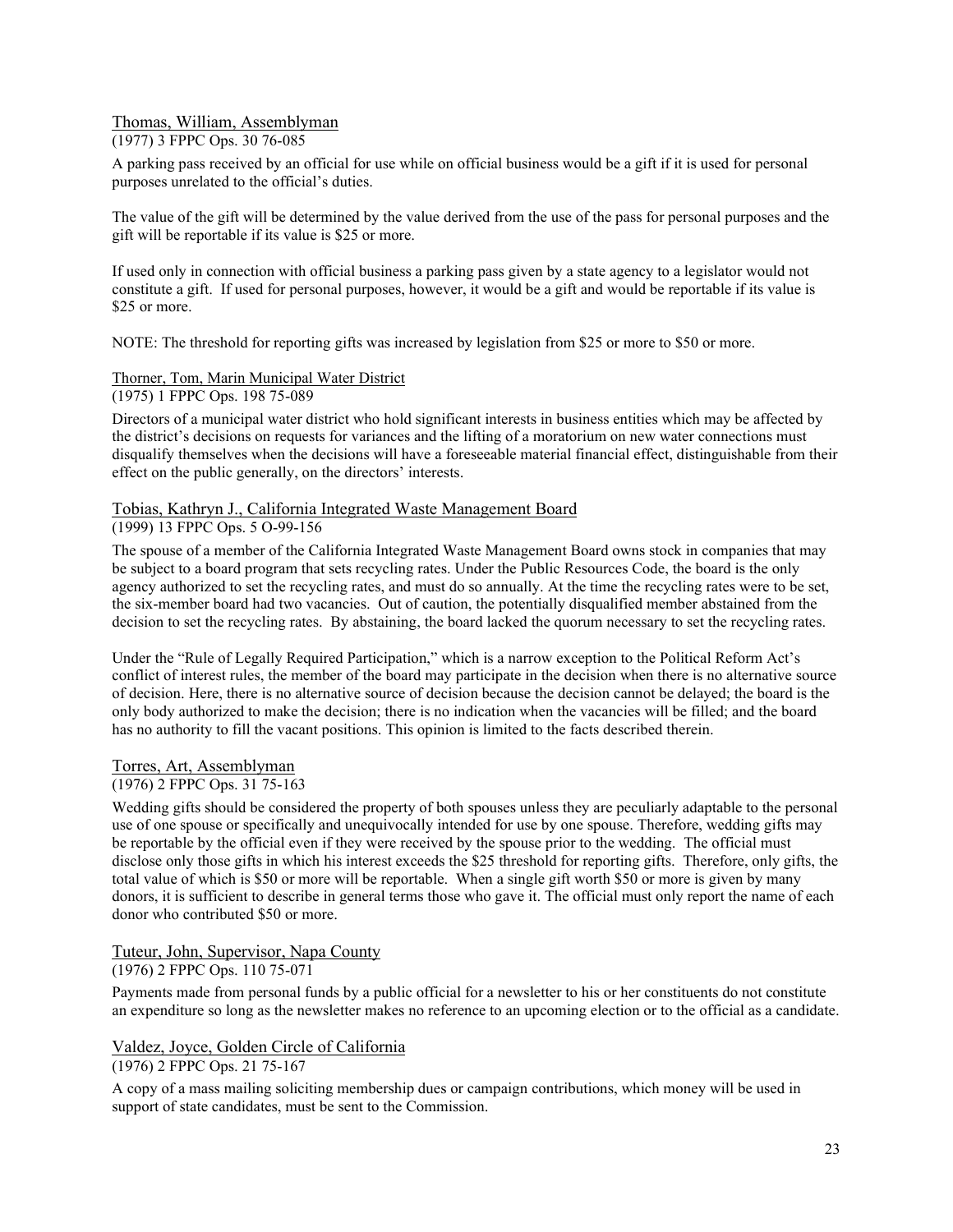Note: The requirement of sending copies of mass mailings to the Fair Political Practices Commission has been repealed by legislative amendment to Section 84305.

Vonk, James J., State Compensation Insurance Fund

(1981) 6 FPPC Ops. 1 80-008

The State Compensation Insurance Fund is an agency within the meaning of Section 87300 and it makes governmental decisions within the meaning of Sections 87100 and 87302(a).

#### Wallace, L. T., Director of the Department of Food and Agriculture

#### (1975) 1 FPPC Ops. 118 75-087

Payments made by Del Monte Corp. to an employee of the Department of Food and Agriculture as compensation for research conducted on the employee's personal time and not directly related to his work for the agency are not reportable by Del Monte because the employee is not an agency official.

Salary payments by a lobbyist employer to a state employee retained on a part-time basis are not reportable because the employee is not an agency official since he does not participate in any administrative action.

#### Welsh, Melinda, Valley Oak Institute for Voter Registration

(1978) 4 FPPC Ops. 78 78-011

Organizations do not incur reporting obligations under the Political Reform Act by reason of nonpartisan voter registration activities.

#### Willmarth, Francis, California Democratic Council

(1976) 2 FPPC Ops. 130 75-188

Dues received by political clubs whose primary purpose is other than supporting candidates and/or ballot measures are not contributions unless the dues are "earmarked" for the making of contributions or expenditures. A payment is "earmarked" when the donor knows or has reason to know that the payment will be used to make contributions or expenditures.

#### Witt, John W., City Attorney, San Diego

#### (1975) 1 FPPC Ops. 1 75-044

Local government agencies are "persons" within the meaning of Section 86108, and local government agencies which employ lobbyists or which make payments to influence legislative or administrative action of \$250 or more in value in any month, unless all of the payments are of the type described in Section 82045(c), are required to file statements under Section 86109.

Note: Legislation has amended the Act so that only persons who spend \$5,000 in a quarter (rather than \$250 a month) need file.

#### Witt, John W., City Attorney, San Diego

#### (1975) 1 FPPC Ops. 145 75-057

A gift of food and beverages to another lobbyist is reportable if it is made in connection with influencing legislative or administrative action. The lobbyist's employer must report the total amount of the payment to the lobbyist but need not duplicate the lobbyist's itemization of expenses.

# Wood, William P., Chief Counsel, Secretary of State

(1999) 13 FPPC Ops. 21 O-99-315

For purposes of imposing penalties for late filing of a statement or report under Section 91013 of the Act, the paper version and the electronic version of a statement or report are each considered to be an original. The deadlines set out in Section 91013(a) apply to both the original electronic filing and the original paper filing submitted by a file.